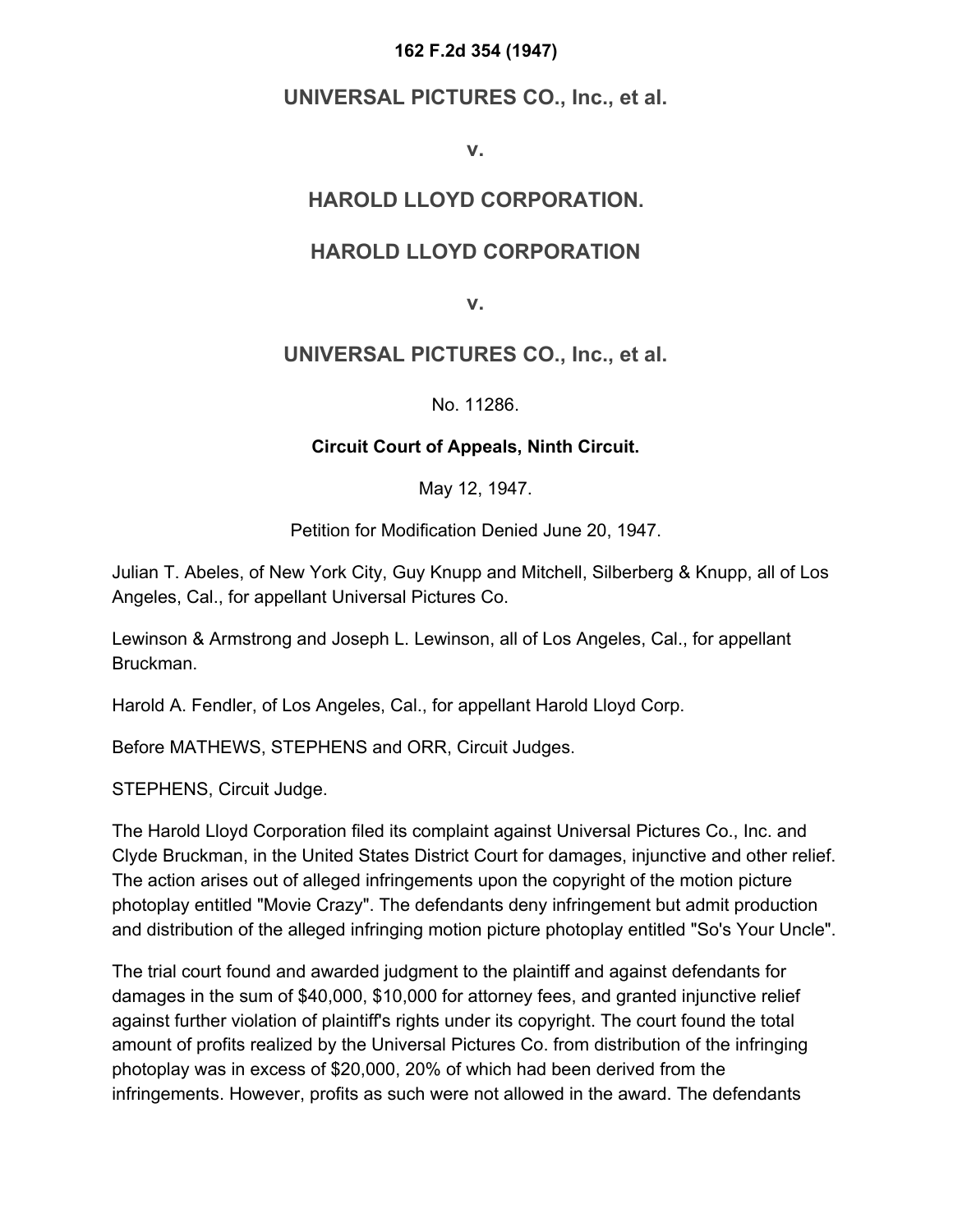appeal. The Harold Lloyd Corporation cross-appeals on the ground that the damages are inadequate. We shall occasionally refer to the plaintiff-appellee and cross-appellant as Lloyd and defendant-appellants and cross-appellees as Universal and Bruckman.

The motion picture photoplay "Movie Crazy", starring Harold Lloyd, was produced by appellant during the years 1931 and 1932 at a cost exceeding \$650,000 and was copyrighted. Lloyd's ownership has been continuous and is unchanged. Bruckman was employed by Lloyd during production of "Movie Crazy" to assist as a writer and director and he was paid \$42,900 for his services. During the year 1943, Bruckman was employed by Universal as a writer for a motion picture photoplay entitled "So's Your Uncle". the alleged infringing film.

The trial judge found that Universal and Bruckman knowingly, wilfully, and deliberately incorporated in "So's Your Uncle" a sequence of 57 consecutive scenes, constituting the "Magician's Coat Sequence", directly from "Movie Crazy". He further found that "So's Your Uncle" was exhibited in more than 5,000 theaters throughout the United States in deliberate violation of Lloyd's copyright after it had been given full information of the misappropriation.

The issues on appeal are as follows: (1) Is there substantial evidence to support the finding of fact that appellants deliberately misappropriated the sequence of 57 scenes, and if it did, does such fact constitute infringement of the "Movie Crazy" copyright; (2) Is there substantial evidence to sustain the finding that Lloyd suffered \$40,000 actual damage thereby.

# **The Infringement**

The sequence of 57 scenes or the last 300 feet of reel 7 and the first 700 feet of reel 8 of "Movie Crazy", constituting the "Magician's Coat Sequence", are reproduced in the first 57 scenes and first 600 feet of the 4th reel of "So's Your Uncle". In "Movie Crazy", the star of the film attends a dinner dance given by a movie magnate's wife, having gained possession of an invitation by mistake. After being admitted, the star goes into the washroom and removes his coat. The coat falls and a magician hangs his coat on the hook just vacated. The star mistakenly puts on the magician's coat and returns to the dining room. He is introduced and is seated at the hostess' table and soon is dancing with her. Numerous comedy incidents begin to happen. He changes partners and the happenings continue doves flutter, white mice crawl, eggs roll down the sleeves, all from the magician's coat when loosened. During the resulting melee, the magician enters and reproaches the star for stealing the coat. The star is discovered to be present without intended credentials and is literally thrown out.

In "So's Your Uncle", the leading character or star, disguised as his own uncle, two ladies and another man, go to a night club. While there, it becomes necessary for the star to appear as himself as well as his own uncle. Through the aid of a friend, a waiter in the club, he seeks a change of clothing. The waiter goes to the dressing room, takes a magician's coat and passes it to the star, who puts it on without knowing it to be a magician's coat. So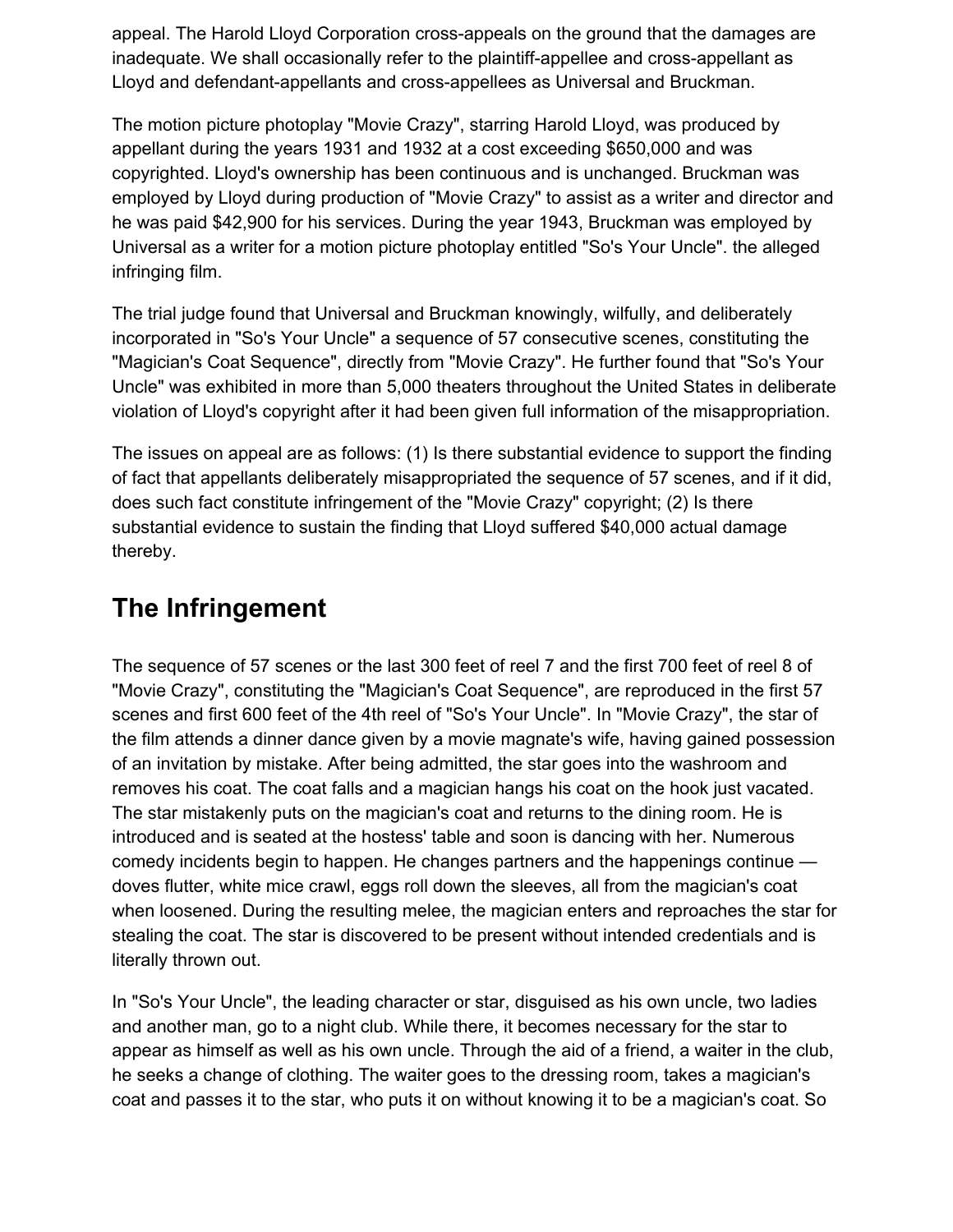clothed, he returns to the table in the character of himself. He dances with one of his table companions, and the comedy incidents occur, almost exactly as they do in "Movie Crazy" with practically the same results. The star leaves with his dancing partner and the waiter is blamed by the magician for the loss of his coat.

The main contention of both Universal and Bruckman is that Lloyd's photoplay is not a proper subject for copyright, hence no action for infringement lies. Secondly, they contend that there has not been such an appropriation as to constitute infringement. Universal asserts that there was not an appropriation of a substantial and material part of copyrightable material; the "gags" and "stage business" of the "Magician's Coat Sequence" have no dramatic quality; they are a subordinate sequence of events; the copyright does not cover any particular sequence of combination of "gags" or "stage business"; the scenes are merely comedy accretion to the story and having no story structure, are not dramatic; and finally, they are but a mere subsection of a plot and, therefore, not susceptible of copyright protection. Bruckman contends that the "comedy routine" of "Movie Crazy" is not within the Copyright Act because it is commonplace; it is dissimilar in the two pictures; it is entertainment but not dramatic composition, and it is slapstick and not dramatic composition. He further contends that he is not liable as an infringer as he had nothing to do with the production, release or exhibition of "So's Your Uncle".

The pertinent parts of the Copyright Act, 17 U.S.C.A. 1 et seq., are as follows:

Section 1. "Any person entitled thereto, upon complying with the provisions of this title, shall have the exclusive right:

#### **"\* \* \* \* \***

"(d) To perform or represent the copyrighted work publicly if it be a drama or, if it be a dramatic work and not reproduced in copies for sale, to vend any manuscript or any record whatsoever thereof; to make or to procure the making of any transcription or record thereof by or from which, in whole or in part, it may in any manner or by any method be exhibited, performed, represented, produced, or reproduced; and to exhibit, perform, represent, produce, or reproduce it in any manner or by any method whatsoever;".

Section 5. "The application for registration shall specify to which of the following classes the work in which copyright is claimed belongs:

**"\* \* \* \* \***

"(d) Dramatic or dramatico-musical compositions;

**"\* \* \* \* \***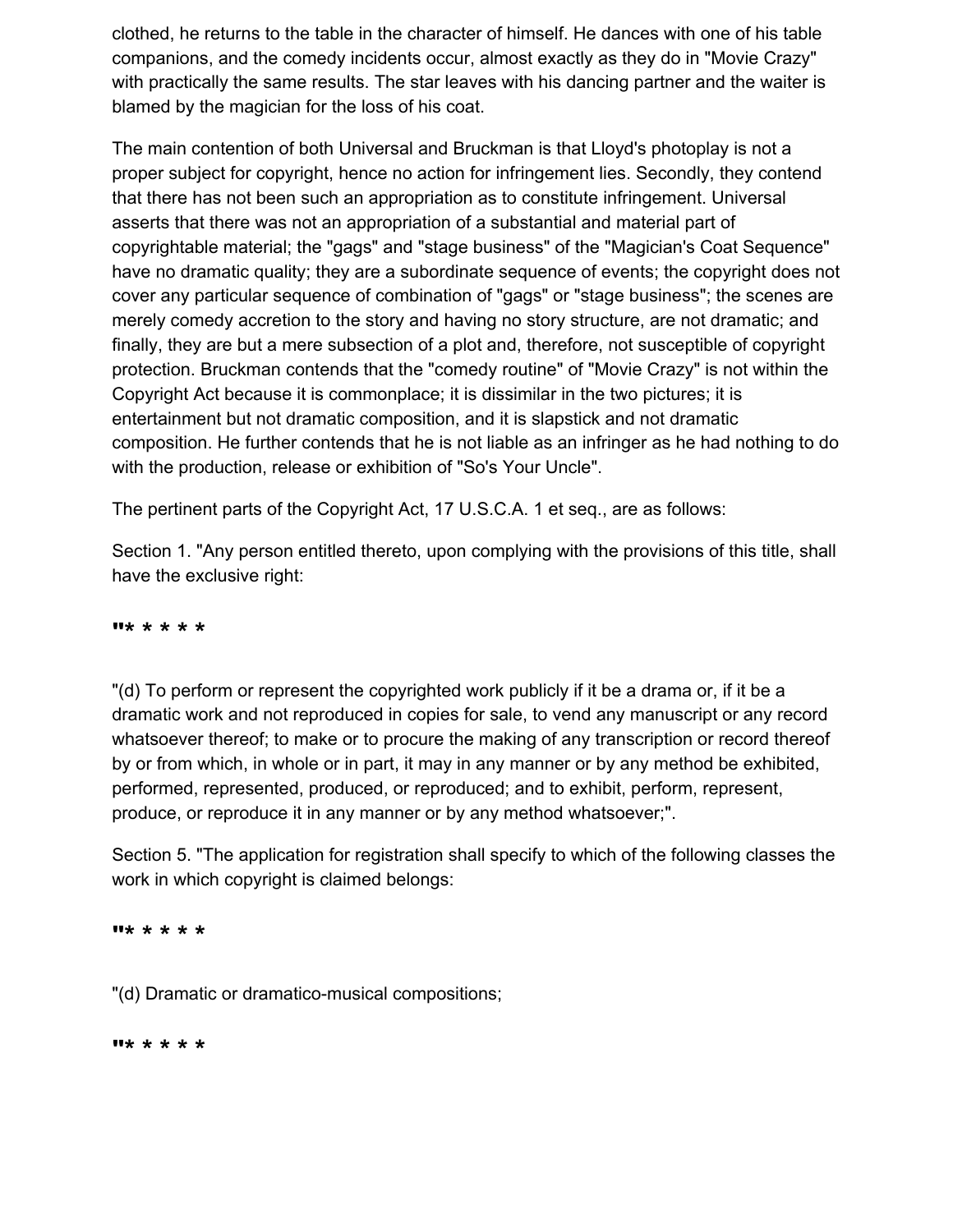"(1) Motion-picture photoplays;

"(m) Motion pictures other than photoplays.

35[9](https://scholar.google.com/scholar_case?case=10760655899099210600&q=universal+pictures&hl=en&as_sdt=6,33#p359)

\*359 "The above specifications shall not be held to limit the subject matter of copyright as defined in section 4 of this title, nor shall any error in classification invalidate or impair the copyright protection secured under this title."

We agree with the trial court that the appellee's photoplay is a dramatic work and within the meaning of Section 1(d) of the Copyright Act. In Vitaphone Corporation v. Hutchinson Amusement Co., D. C., 19 F.Supp. 359, the defendants made the contention that motion pictures consisting of one or more reels of "slapstick comedy" are not copyrightable under the Copyright Act, and the court made its answer at page 360: "I do not think there is much merit to this contention. All of the pictures are what are known in the trade as `shorts'; that is, they run for periods from ten to twenty minutes, and are used as fill-ins between the feature pictures, newsreels, and other pictures on the program. The subjects are comedy, and while they are of the `slapstick' type, they, nevertheless, have a story to them. \* \* \* In the instant case, the reduction of the story such as it is to a motion picture is a dramatization of its work. I, therefore, find and rule that the copyrighted pictures in question are within the meaning and terms of the copyright law."<sup>[1]</sup> The subject is treated in 18 C.J.S. Copyright and Literary Property, § 117, p. 233, where the commentator states that motion-picture photoplays are dramatic works within the statute and may be infringed by any other motion picture making use of parallel situations.

Nor does the fact that Section 5, above quoted, of the Act lists dramatic compositions and motion pictures separately, imply that motion pictures are not, as suggested by appellants, dramatic compositions. Section 201.4, entitled "Subject matter of copyright", from the Code of Federal Regulations, Chapter II, Title 37 as Amended to October 1, 1941, relied upon by appellants, provides: "The designation `dramatic composition' does not include the following: Dances, motion-picture shows; stage settings or mechanical devices by which dramatic efforts are produced, or `stage business'; animal shows, sleight-of-hand performances, acrobatic or circus tricks of any kind; scenarios for, or descriptions of motion pictures or of settings for the production of motion pictures. \* \* \*." This section is part of the description of Section 5 of the Copyright Act, which names 13 classes of works for which copyright may be secured, stating that the application for registration shall specify to which of those classes the work belongs. The above statement follows class (d) under the Act, which is "Dramatic and dramatico-musical compositions." The statement does not govern Section 1 (d) of the Act, but governs Section 5, which sets up a classification system for convenient registration in the Copyright office, wherein there are separate classifications for dramatic compositions and motion pictures, and it does not carry over into Section 1. As stated in Tiffany Productions v. Dewing, D.C., 50 F.2d 911, 914, "\* \* \* there would seem to be no escape from the conclusion that the plaintiffs are nevertheless entitled to invoke the protection of section 1(d) on the ground that a `motion-picture photo-play' is a `dramatic work'. \* \* \* To the contention that, since section 5 has separate classifications for dramatic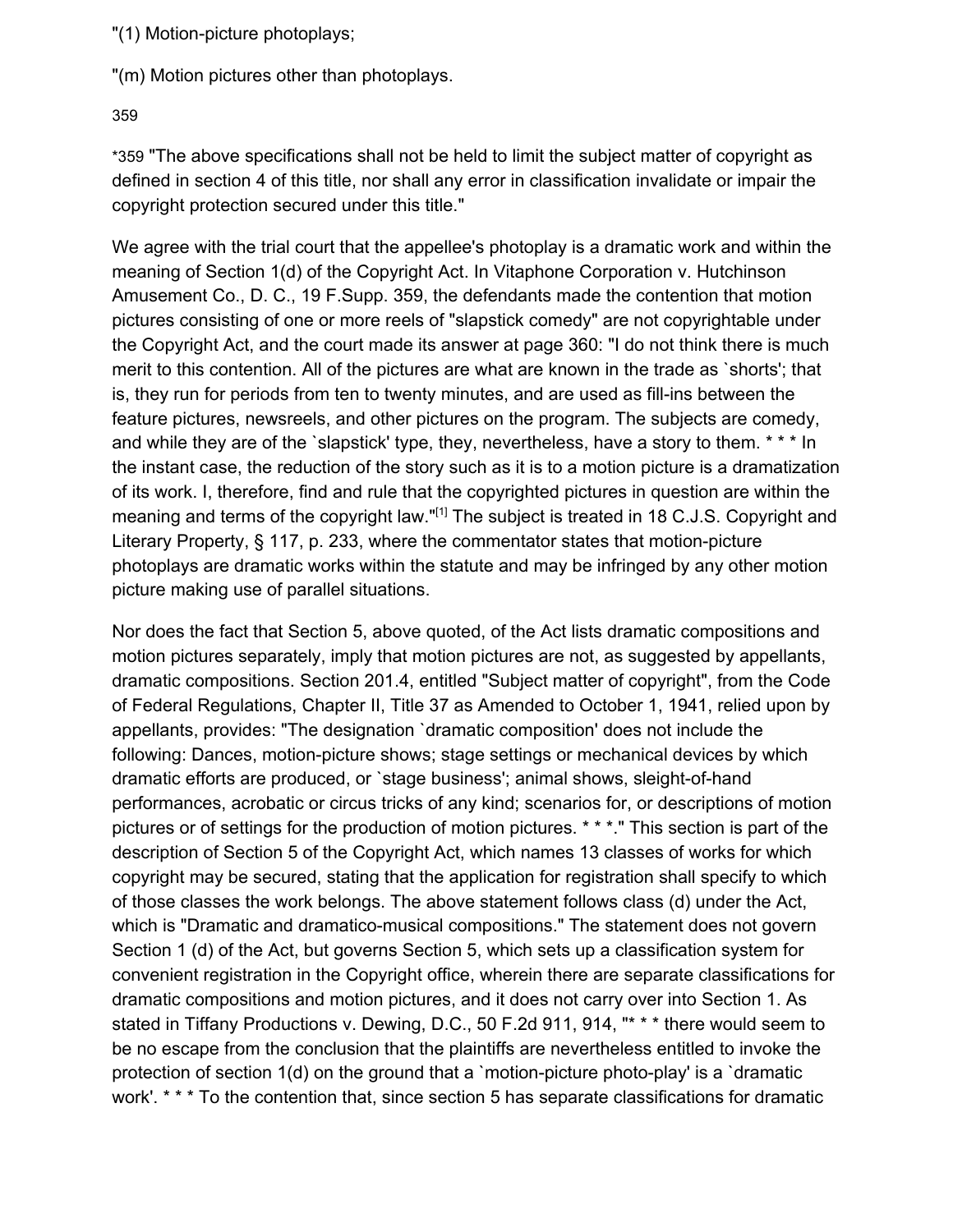or dramatico-musical compositions and for motion picture photoplays, therefore section 1(d) is not to be interpreted as embracing the latter, it is sufficient to point out that the classification of section 5 is

#### 36[0](https://scholar.google.com/scholar_case?case=10760655899099210600&q=universal+pictures&hl=en&as_sdt=6,33#p360)

\*360 merely for the convenience of the copyright office and of applicants for copyrights. Such interpretation is strengthened by the last paragraph of section 5."

The next contention is that the alleged infringement did not constitute an appropriation of a material and substantial portion of the copyrighted picture. The sequence in question consisted of 57 consecutive comedy scenes or 20% of the entire feature. According to the findings and the evidence, the whole sequence is intimately tied into the story, and is a main source of comedy for the picture as a whole. It plays an integral and essential part in carrying along the role of the star in the story. Further, the star-hero had been rejected by the heroine and the culmination of the magician coat episode was the motive and beginning of the reconciliation of the two, a necessity to the continuation and completion of the story.

The trial court found that the sequence had been "copied and misappropriated" by the appellants, that the characters, characterization, motivation, treatment, action and sequence of action were the same and had been deliberately and wilfully copied in their picture "So's Your Uncle". The evidence fully supports this view.

In 18 C.J.S. Copyright and Literary Property § 34, p. 176, the commentator concisely summarizes the applicable principles: "\* \* \* a dramatic or dramatico-musical composition must possess some element of originality in order to be copyrightable. Ordinary incidents, stock situations, and oft told tales, are the common property of all playrights; they cannot be monopolized by copyright, although \* \* \* a new treatment of a common subject may be protected by copyright. Dramatization of existing works involves the independent exercise of intellectual powers, and hence the resulting product is copyrightable." And at page 217: "A literal reproduction of the whole, or of substantially the whole, of a copyrighted work, if unauthorized, constitutes, an infringement, but an infringement is not confined to literal and exact repetition or reproduction; it includes also the various modes in which the matter of any work may be adopted, imitated, transferred, or reproduced, with more or less colorable alterations to disguise the piracy. Paraphrasing is copying and an infringement, if carried to a sufficient extent. Complete or substantial identity between the original and the copy is not required. Copying and infringement may exist, although the work of the pirate is so cleverly done that no identity of language can be found in the two works. In such cases the question of infringement resolves itself into a question of fact on the evidence as to whether or not the copyrighted work was used and paraphrased in the production of the later work." And at page 218: "\* \* \* the reproduction of a work from memory of the original constitutes copying and is an infringement."

Here, we find 57 consecutive scenes lifted almost bodily from the Lloyd product, not just the reproduction of an isolated single incident or event. The evidence is conclusive that the lifting was deliberately intended. Mere observation would illustrate the resemblance without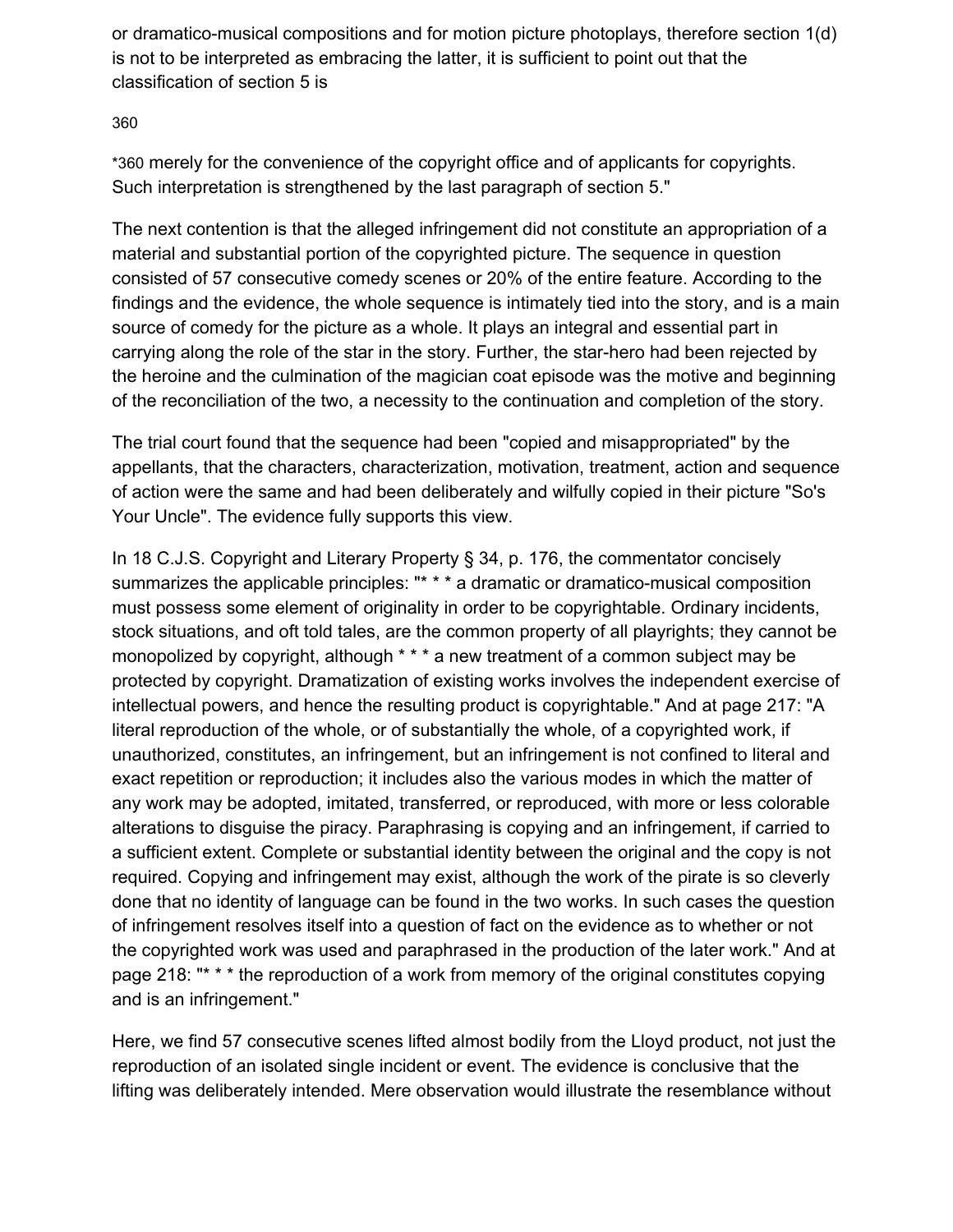any effort of dissection. See Dymow v. Bolton, 2 Cir., 11 F.2d 690. We quote briefly in the margin from Bruckman's testimony.<sup>[2]</sup>

#### 36[1](https://scholar.google.com/scholar_case?case=10760655899099210600&q=universal+pictures&hl=en&as_sdt=6,33#p361)

\*361 The whole picture need not be copied to constitute infringement. The mere copying of a major sequence is sufficient. In National Institute Incorporated for Improvement of Memory v. Nutt, D.C., 28 F. 2d 132, 135, the court quoted from West Publishing Co. v. Edward Thompson Co. C.C., 169 F. 833, 854, as follows: "`To constitute an invasion of copyright it is not necessary that the whole of a work should be copied, nor even a large portion of it in form or substance, but that, if so much is taken that the value of the original is sensibly diminished, or the labors of the original author are substantially, to an injurious extent, appropriated by another, that is sufficient to constitute an infringement.'" See Ansehl v. Puritan Pharmaceutical Co., 8 Cir., 61 F.2d 131, cert. denied 287 U.S. 666, 53 S.Ct. 224, 77 L.Ed. 374, and Chicago Record-Herald Co. v. Tribune Association, 7 Cir., 275 F. 797, 799, in which it is said that the unauthorized use, copy or appropriation is not to be neutralized on the plea that "`it is such a little one.""<sup>[3]</sup>

The appellants seek to defend their action by setting out dissimilarities, changes, omissions, additions, and variations, in that there was a different locale, different actors, different characters, different dialogues, and different costumes which were used to effect a different purpose. Evidence of these differences is relevant upon the question of infringement, but if such differences are shown to exist, the question remains for the trier of fact to decide the issue. Pellegrini v. Allegrini, D.C., 2 F.2d 610. And in Fleischer Studios, Inc. v. Ralph A. Freundlich, Inc., 2 Cir., 73 F.2d 276, 278, cert. denied 294 U.S. 717, 55 S.Ct. 516, 79 L.Ed. 1250, the court found the test of infringement to be whether the work is "recognizable by an ordinary observer as having been taken from the copyrighted source. Such is an infringement \* \* \*." Slight difference and variations will not serve as a defense. In Nutt v. National Institute Incorporated for the Improvement of Memory, 2 Cir., 31 F.2d 236, 238, the court said "Copying is not confined to a literal representation but includes various modes in which the matter of any publication may be adopted, imitated, or transferred with more or less colorable alteration."[4]

#### 36[2](https://scholar.google.com/scholar_case?case=10760655899099210600&q=universal+pictures&hl=en&as_sdt=6,33#p362)

\*362 Appellants urge the defense of "public domain", claiming that all material in that category may be used repeatedly without charge of infringement. However, in Fred Fisher, Inc. v. Dillingham, D.C., 298 F. 145, 146, 150, the court limits that claim as follows: "Any subsequent person is, of course, free to use all works in the public domain as sources for his compositions. No later work though original, can take that from him. But there is no reason in justice or law why he should not be compelled to resort to the earlier works themselves, or why he should be free to use the composition of another, who himself has not borrowed. If he claims the rights of the public, let him use them; he picks the brains of the copyright owner as much, whether his original composition be old or new. The defendant's concern lest the public should be shut off from the use of works in the public domain is therefore, illusory; no one suggests it. That domain is open to all who tread it; not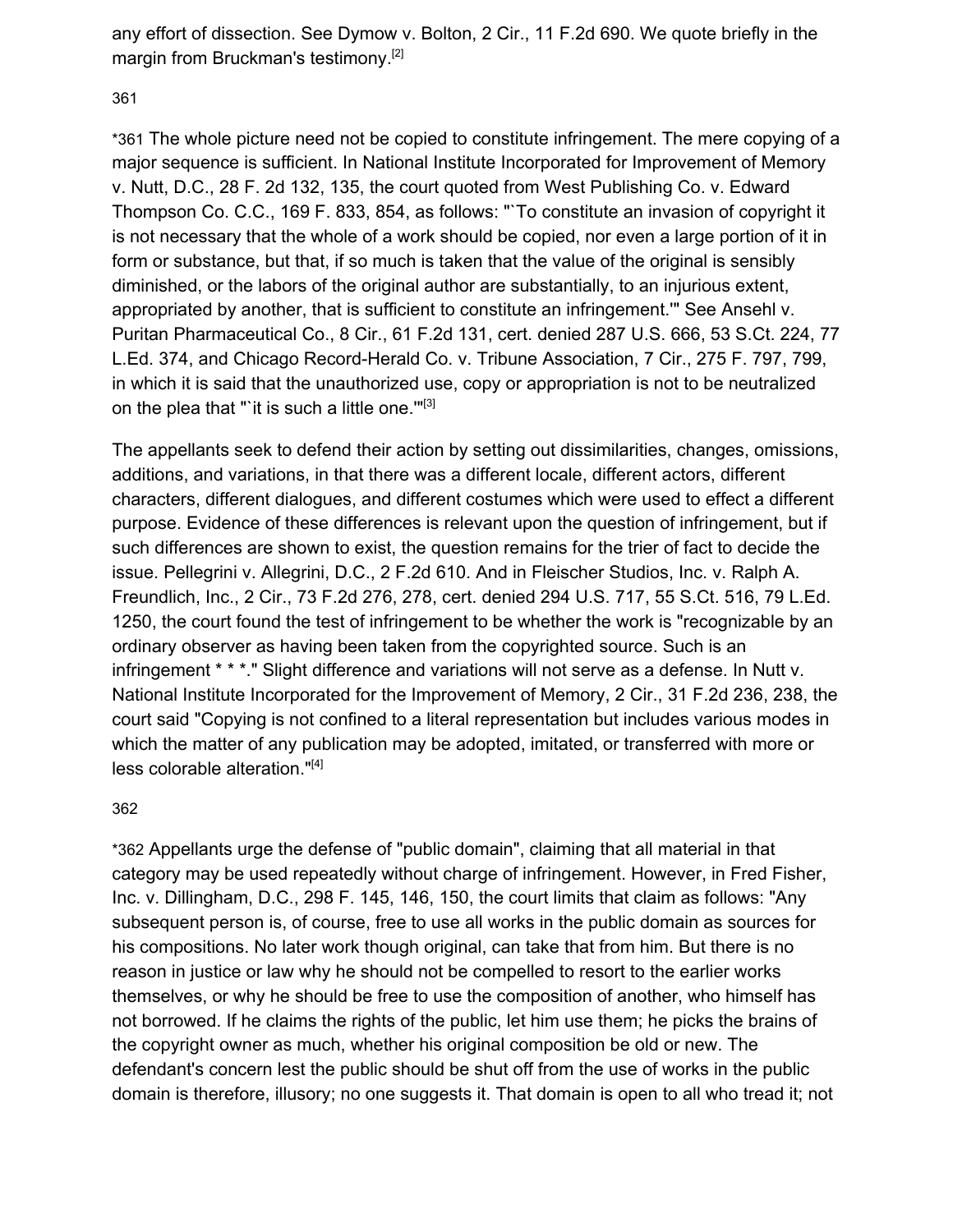to those who invade the closes of others." See Detective Comics, Inc. v. Bruns Publications, Inc., 2 Cir., 111 F.2d 432; Stodart v. Mutual Film Corporation, D. C., 249 F. 507.<sup>[4a]</sup>

36[3](https://scholar.google.com/scholar_case?case=10760655899099210600&q=universal+pictures&hl=en&as_sdt=6,33#p363)

\*363 In answer to the point that the sequence lifted is commonplace, we find no evidence that they had ever previously appeared in like combination, arrangement or form. The direct examination of Bruckman supports this ruling.<sup>[5]</sup> The originality was displayed in taking commonplace materials and acts and making them into a new combination and novel arrangement which is protectible by copyright.<sup>[6]</sup>

The appellant's next point is that the appellee's sequence is merely "comic accretion" or consists merely of isolated "gags" and "stage business", and that material of that description is not copyrightable. However, it has been held that such material may be so combined with events as to become subject to copyright protection. See Sheldon v. Metro-Goldwyn Pictures Corp., 2 Cir., 81 F.2d 49. Further, the trial court found that the scenes in question may not be classified as mere "stage business", "gags", or "comic accretion"; that they may contain such details of acting as is sometimes so labeled, but the whole sequence may not be reduced to that nomenclature. The evidence supports the conclusion apparently reached by the trial judge that an original combination of 57 scenes constituting a sequence of vital importance to the story, containing character, dialogue, and action cannot be termed mere comedy accretion, etc. Cf., Caruthers v. R.K.O. Radio Pictures, Inc., D.C., 20 F. Supp. 906; Dymow v. Bolton, supra.

The *means* of expressing an idea is subject to copyright protection, and where one uses his own method or way of expressing his idea, such adornment constitutes a protectible work. It is true that the mere motions, voice and postures of actors and mere stage business is not subject of copyright protection, but the sequence in question has literary quality in that it contains a story and is dramatic composition. See Chappell & Co. v. Fields, 2 Cir., 210 F. 864; Dymow v. Bolton, supra, 11 F.2d p. 692.<sup>[7]</sup>

#### 36[4](https://scholar.google.com/scholar_case?case=10760655899099210600&q=universal+pictures&hl=en&as_sdt=6,33#p364)

\*364 The appellants rely largely on Harold Lloyd Corporation v. Witwer, 9 Cir., 65 F.2d 1, wherein it was contended that the appellants copied and appropriated substantial portions of the Witwer story including structure, plot, gags, sequences, etc. It was alleged that similarities between the motion picture and plaintiff's literary work run throughout the story and especially in a particular comedy routine. The circuit court in reversing the lower court's judgment held that there was no infringement on the ground that there was not any deception to the public, that borrowing common-place materials and using them differently does not constitute infringement, and further any subordinate sequence which is not an integral part of the story, as here, is not protected. None of these conclusions derogate from our conclusions in the instant case, for the court found a marked similarity between the sequences in "Movie Crazy" and "So's Your Uncle", such a similarity held to be lacking in the Witwer case; and the sequence before us played such an important and integral part of the story that the two cases are clearly distinguishable. In the cited case the judge found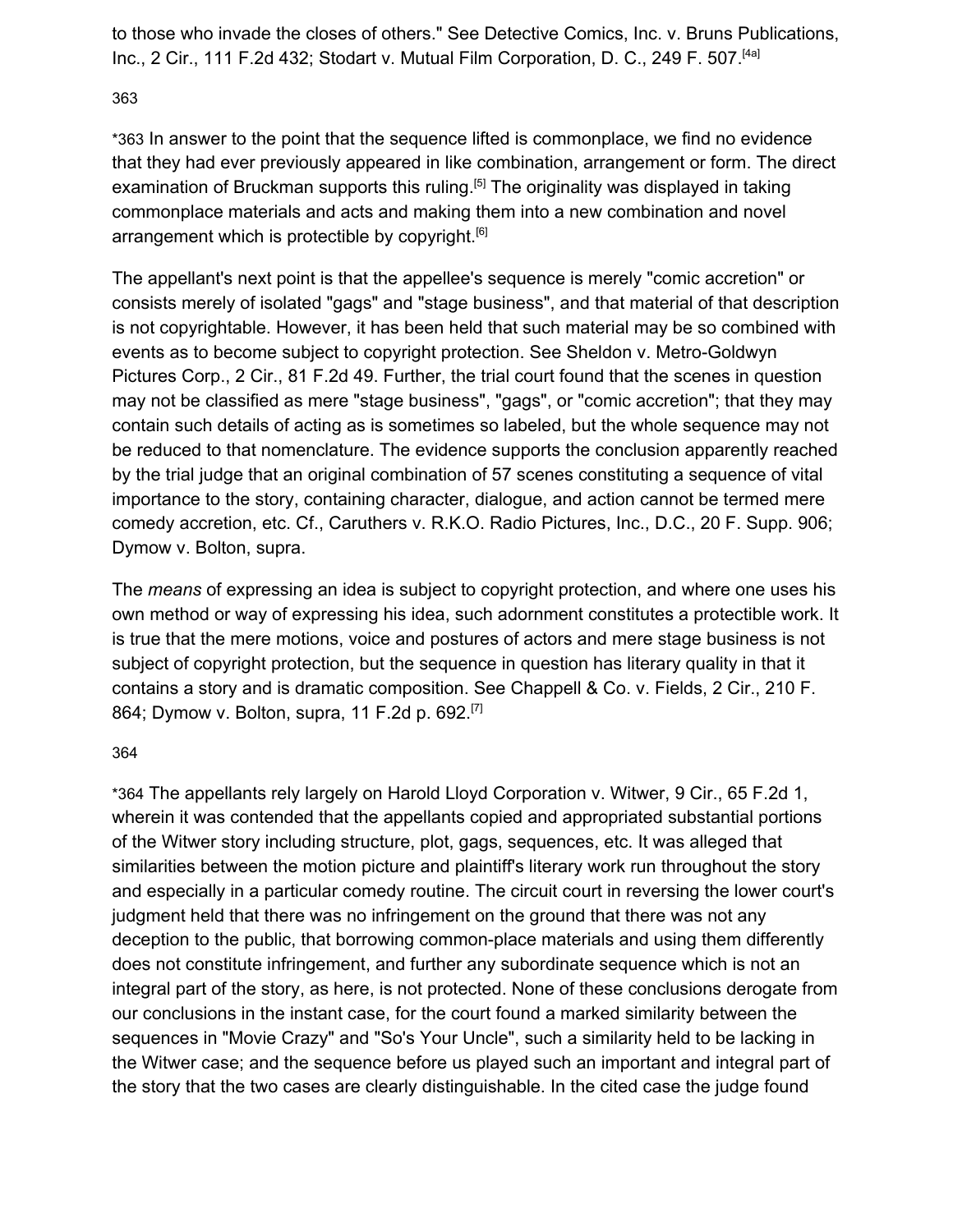that there had been no duplication of scenes, and if there was even an approximate duplication, it was only of a subordinate portion and "utterly commonplace and incapable of copyright monopoly" so that copying would in such instance have no relevance. A mere reading of the cited case by one at all familiar with the instant one will reveal other vital distinguishable facts.

#### 36[5](https://scholar.google.com/scholar_case?case=10760655899099210600&q=universal+pictures&hl=en&as_sdt=6,33#p365)

\*365 The appellants cite Seltzer v. Sunbrock, D.C., 22 F.Supp. 621, 628, 629, contending that the sequence fails to satisfy the requisite of a "story", in which the judge states: "The courts, in determining what constitutes a dramatic composition, have emphatically stated that there must be a story — *a thread of consecutively related events* — either narrated or presented by dialogue or action or both." The sequence, as already illustrated, fulfills this requirement, as found by the trial judge.<sup>[8]</sup>

Appellant, Bruckman, in seeking to escape liability, urges that he is not liable as an infringer in that "he had nothing to do with the production, release, or exhibition of the alleged infringing photoplay."

The trial judge found that Bruckman contributed material to "So's Your Uncle", which was patterned after the sequence he had done in "Movie Crazy" while employed by Lloyd. It was arranged at the request of Universal, and he deliberately chose material which he knew had been used in the Lloyd picture. His contention is demonstrably meritless.

We are of the opinion that the trial judge properly found that a writer is liable for damages as a contributory and participating infringer and joint tortfeasor.<sup>[9]</sup>

#### 36[6](https://scholar.google.com/scholar_case?case=10760655899099210600&q=universal+pictures&hl=en&as_sdt=6,33#p366)

\*366 In the instant case Bruckman received no profits, but this does not relieve him from liability for the damages sustained by the appellee for his deliberate misappropriation of the appellee's property as a writer and director. The case of Washingtonian Publishing Co. v. Pearson, 78 U.S.App.D.C. 287, 140 F.2d 465, relied upon by Bruckman to the effect that authors are not liable for profits which other infringers derive from the infringement, discusses *profits* only. There is no merit in the contention that Bruckman is not connected or in any way responsible for the infringements, i.e., the public showing of the alleged infringing film. He presents no authority to support his view that he is not liable for *damages* as a contributory infringer.

The argument of Bruckman places emphasis on his statement that "Bruckman did not occupy a position calling for the exercise of discretion, and there was an intervening act on the part of his employer." He cites several cases to the effect that a mere employee or workman or servant is not liable for damages for the infringement of his employer. However, Bruckman himself selected the material which infringed appellee's picture and suggested that it be incorporated, and the mere fact that he told the producer where he had secured the material does not eliminate his own share of liability. The employer did not direct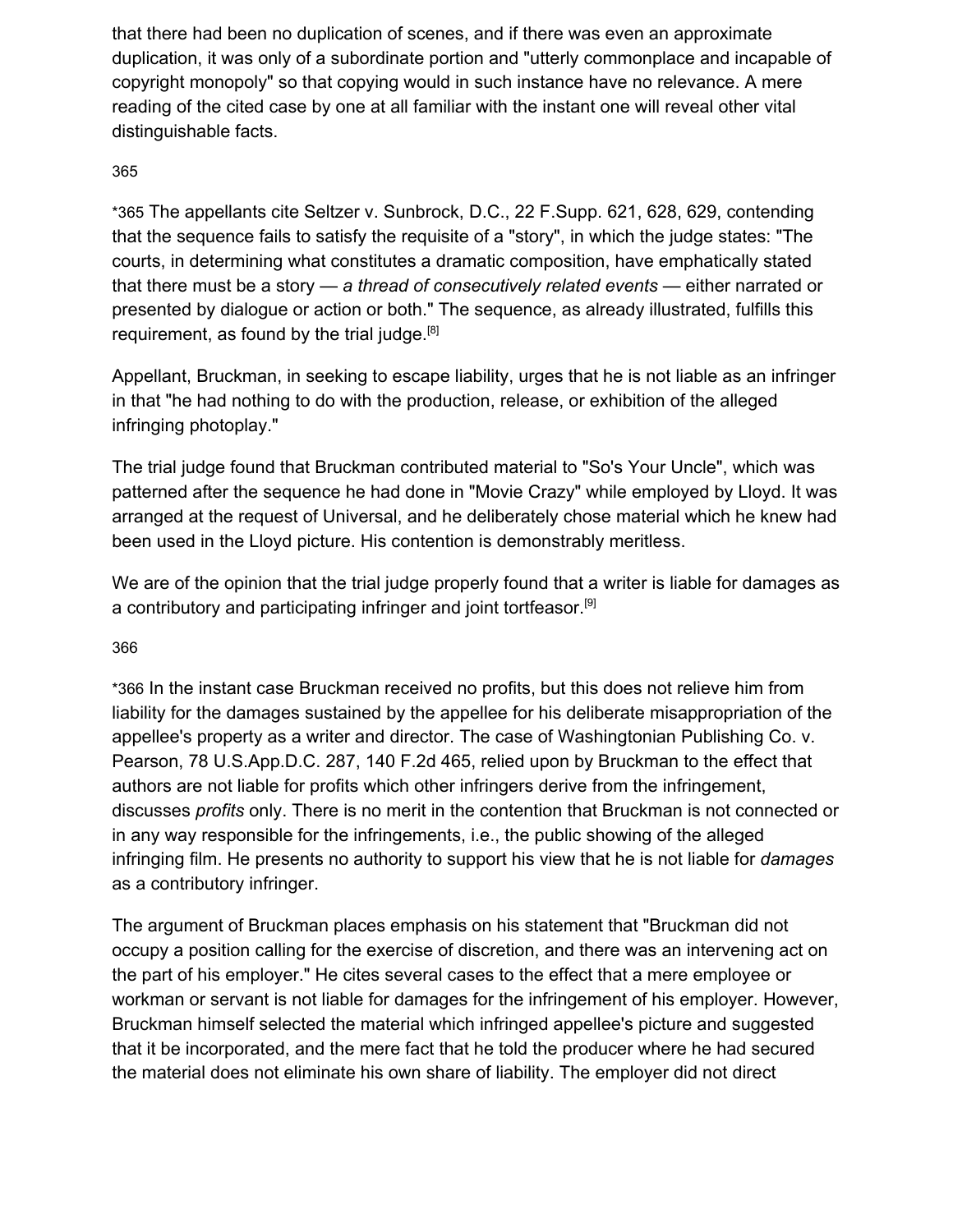Bruckman to appropriate the material from another picture, nor did he or it make the selection. Thus he was acting entirely of his own volition in appropriating the material.<sup>[10]</sup>

Bruckman urges the point that a motion picture is not entitled to the protection of dramatic copyright unless it is based upon a copyrighted novel, stage drama, or book, and that there is no showing in the record that "Movie Crazy" was based on a copyrighted novel, drama, or book. Metro-Goldwyn-Mayer Distributing Corp. v. Bijou Theatre Co., 1 Cir., 59 F.2d 70, is cited as his authority, and he quotes in his brief from the opinion of the district court in that case, 50 F.2d 908, 909, which distinguishes Kalem Co. v. Harper Brothers, 222 U.S. 55, 32 S.Ct. 20, 56 L.Ed. 92, Ann.Cas.1913A, 1285, as follows: "The point decided was as to the scope of the copyright on the novel 'Ben Hur'."

"The present question is different: Here the film itself is the subject of the copyright. Nobody questions that the plaintiff has the exclusive right to control copying it. If the film were an ordinary photograph or transparency, nobody would contend that the mere exhibition of it violated the copyright. The understanding of Congress that it does not do so in the case of a moving picture film is established with very unusual clearness. The point was explicitly raised and discussed in connection with the amendments of 1912."

In the cited case the court held that a motion picture constituted a dramatization of the copyrighted novel. Further, that it was a dramatic production within the copyright law when based on a copyrighted novel and thus an infringement of the copyright on the novel, since by the statute the copyright owner is given exclusive control of the dramatization and dramatic performance of his work. The amendments of the Copyright Act of 1912 followed the Kalem case, in which motion pictures were held to be copyrightable. The court in the circuit

#### 36[7](https://scholar.google.com/scholar_case?case=10760655899099210600&q=universal+pictures&hl=en&as_sdt=6,33#p367)

\*367 court opinion (59 F.2d 70) in the Bijou case discusses Tiffany Productions, Inc. v. Dewing, D.C., 50 F.2d 911, stating that the opinion in that case holds the projection of a photoplay film on a screen without the copyright owner's permission to be an infringement. [This means that photoplays are within Section 1(d) as dramatic works which gives exclusive rights to exhibit films, etc.] The appellant further urges his claim by the contention that the court's opinion expressly limits itself to motion picture photoplays, and does not refer to motion pictures other than photoplays, and quotes from the circuit court's opinion, 59 F.2d at pages 76, 77: "As we understand the term `motion picture photoplays', they are motion pictures founded upon existing drama or dramatization of literary productions. In this respect they differ from `motion pictures' under classification (m). The unauthorized exhibition of motion picture photoplays seems to have been consistently held, since the Kalem Case to be an infringement of a copyrighted dramatic work. \* \* \* The bills of complaint do not allege that the copyrighted films are founded on copyrighted novels, dramas, scenarios, or other dramatic compositions. \* \* \* By reference to the contracts it appears that we are dealing only with photoplays, which term connotes a moving picture founded upon a dramatic production. We hold that films which are founded upon copyrighted dramas or other dramatic compositions are protected under the provisions of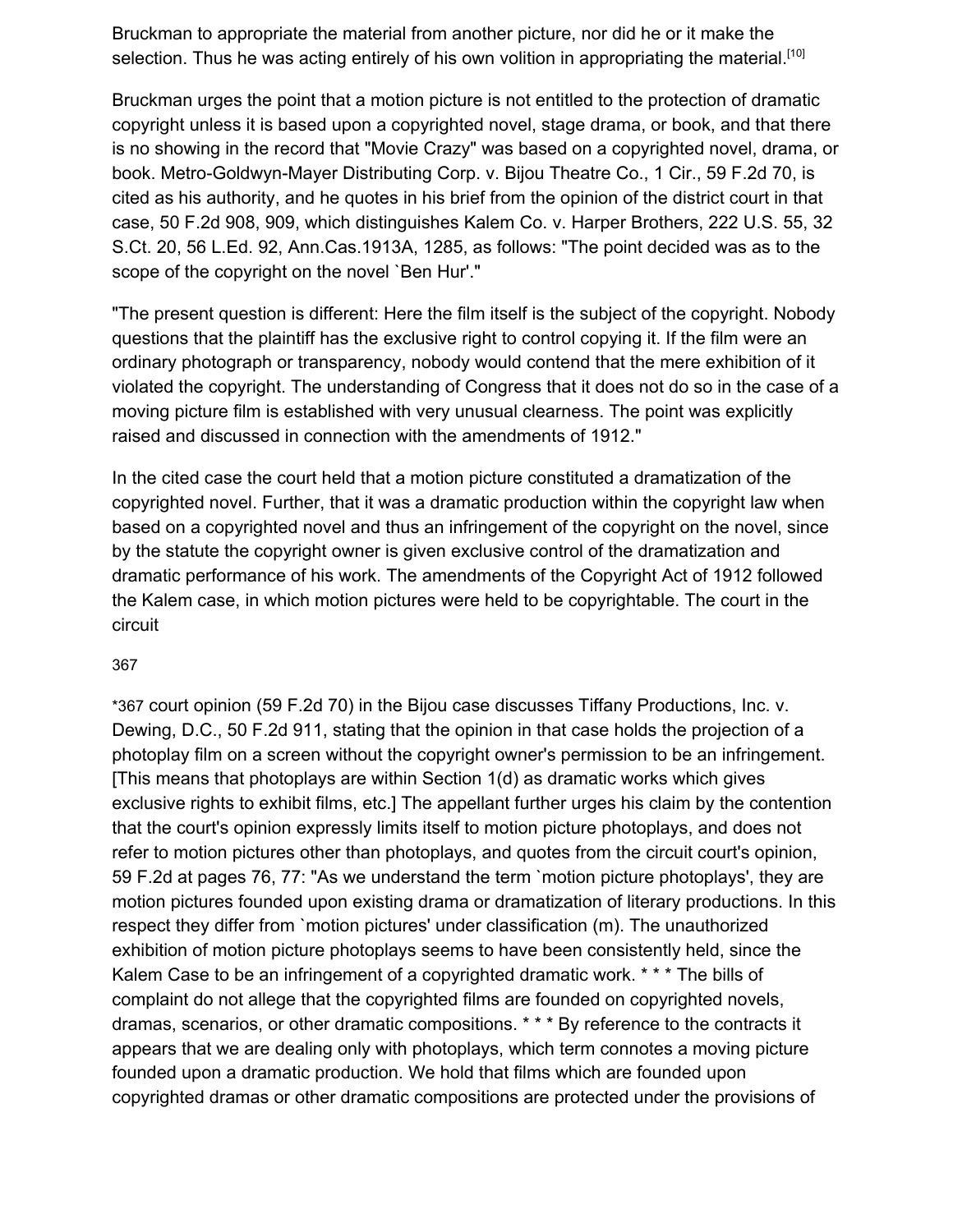section 1(d) of the Copyright Act and their unlicensed exhibition is an infringement of the copyrighted dramatic composition. We are not called upon to decide whether the unlicensed exhibition of a motion picture other than a photoplay would constitute an infringement of the copyrighted film of such a picture." [That is, whether such motion pictures could be within Section 1(d).]

The Bijou case was remanded to the district court, 3 F.Supp. 66, and the court was of the opinion that the circuit court did not require, in its opinion, a holding that an unlicensed exhibition of a print of a copyrighted motion-picture photoplay infringes the copyright only if the film is based on a copyrighted novel or dramatic composition. The court held that an unlicensed exhibition of a print of a motion-picture photoplay film, duly copyrighted, constituted an infringement, even though the film was not founded on a copyrighted novel or dramatic composition. The court, at page 73, states: "Motion picture photoplay films are either dramatic works entitled to protection under subdivision (d) of section 1, supra, whose unauthorized performance is an infringement of the performing rights given to dramatic works, or they are nondramatic works entitled to protection under subdivision (b). It would seem that they are the former. The decision in Tiffany Productions, Inc. v. Dewing, et al., supra, which the Circuit Court of Appeals commends, decides that motion picture photoplay films are dramatic works entitled to protection under subdivision (d)." $[11]$ 

36[8](https://scholar.google.com/scholar_case?case=10760655899099210600&q=universal+pictures&hl=en&as_sdt=6,33#p368)

## \*368 **Damages**

Appellant - Universal presents several points in opposition to the court's award of damages: (1) The assessment of \$40,000 is based on speculation and conjecture rather than facts; (2) the testimony of the appellee's president, Mr. Harold Lloyd, and two alleged experts of what the profits would be on the re-issue or re-make of the plaintiff's motion picture cannot support the court's award of damages; (3) there can be no recovery of profits of a new and untried venture, there being no provable data of past business to use as a basis for anticipated profits; (4) there is no evidence of any market value on the re-issue and re-make rights; (5) statutory damages may not be awarded where actual damages or profits are shown; (6) damages should not exceed \$5,000 where there is no knowledge of infringement. Appellant-Bruckman alleges that no damage is proved since there was no data to prove damage and the damages awarded were based on conjecture.

The court found "That by reason of said infringement by defendants and each of them upon plaintiff's copyright, the Court finds that plaintiff has been damaged by defendants and each of them in the sum of \$40,000.00 \* \* \*."

"The Court further finds that plaintiff's rights to reissue and remake said motion picture photoplay entitled `Movie Crazy' were substantially damaged and impaired by reason of said infringing acts of defendants but that the extent to which said rights were impaired and damaged did not and does not exceed the sum of \$40,000.00."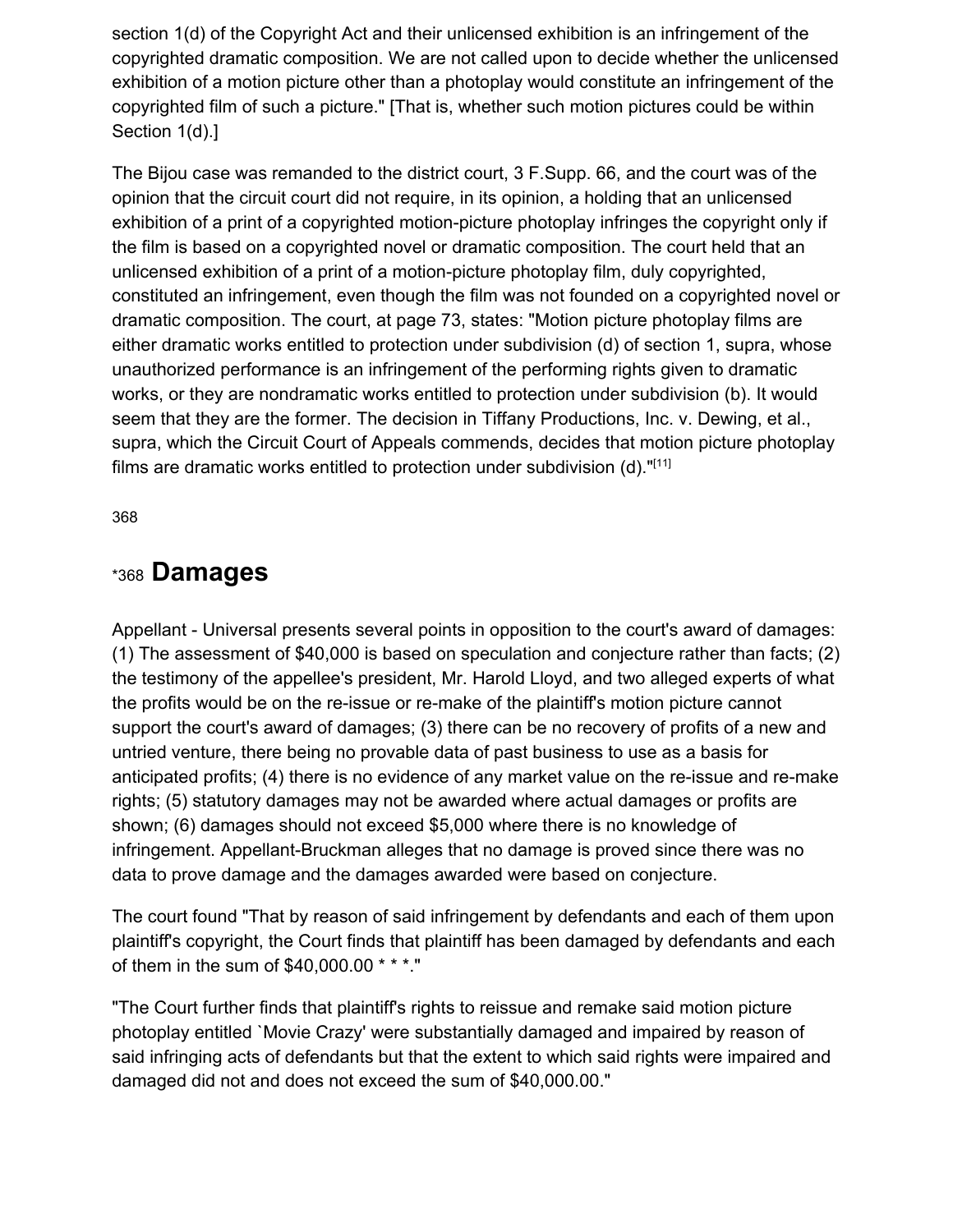The court concluded "That the plaintiff is not entitled to judgment awarding all or any portion of the profits which the defendant Universal Pictures Co. Inc. shall have made, received or derived from said copyright infringements by reason of the fact that the actual damages suffered by plaintiff due to said copyright infringements exceeds the aggregate amount of profits made, received and derived by said defendant from such copyright infringements."

Section 25(b) of the Act of March 4, 1909, Ch. 320, 35 Stat. 1081, August 24, 1912, Ch. 356, 37 Stat. 489, 17 U.S.C.A. § 25(b), Copyrights, provides in part: "To pay to the copyright proprietor such damages as the copyright proprietor may have suffered due to the infringement, as well as all the profits which the infringer shall have made from such infringement \* \* \* or in lieu of actual damages and profits such damages as to the court shall appear to be just, and in assessing such damages the court may, in its discretion, allow the amounts as hereinafter stated \* \* \*."

The primary argument of the appellants rests on an alleged uncertainty of damages, and the claim that where damages are uncertain, they may not be recovered. The investment in the motion picture belonging to Lloyd was \$652,000 and the particular sequence misappropriated by appellants cost approximately \$188,000. There was substantial evidence showing that the infringed picture was valuable theatrical property and that the past profits and the cost of production were proper elements to consider in determining damages. The picture was exhibited in 6636 theaters throughout the United States. Several expert witnesses testified as to the values inherent in the picture, including the re-issue and remake rights, assertedly destroyed by exhibition of the infringing picture. Such evidence amply supported the trial court's conclusions as to damage and the sum awarded.

The authorities support the doctrine that uncertainty as to the amount and extent of damage will not deprive the appellee of his recovery. In Sinclair Refining Co. v. Jenkins Petroleum Process Co., 289 U.S. 689, 697, 53 S.Ct. 736, 739, 77 L. Ed. 1449, 88 A.L.R. 496, the court discusses a patent infringement in which it says, in part, "A patent is a thing unique. There can be no contemporaneous sales to express the market value of an invention that derives from its novelty its patentable quality. \* \* \* But the absence of market value does not mean that the offender shall go quit of liability altogether. The law will make the best appraisal that it can, summoning to its service whatever aids it can command. \* \* \* [Cases cited.] At times the only evidence available may be that supplied by testimony of experts as to

#### 36[9](https://scholar.google.com/scholar_case?case=10760655899099210600&q=universal+pictures&hl=en&as_sdt=6,33#p369)

\*369 the state of the art, the character of the improvement, and the probable increase of efficiency or saving of expense." At page 699 of 289 U.S. at page 39 of 53 S.Ct. "Value for exchange is not the only value known to the law of damages. There are times when heed must be given to value for use, if reparation is to be adequate. \*\*\* The market test failing, there must be reference to the values inherent in the thing itself, whether for use or for exchange."

In Story Parchment Co. v. Paterson Parchment Paper Co., 282 U.S. 555, 562, 563, 51 S.Ct. 248, 250, 75 L.Ed. 544, it is said: "It is true that there was uncertainty as to the extent of the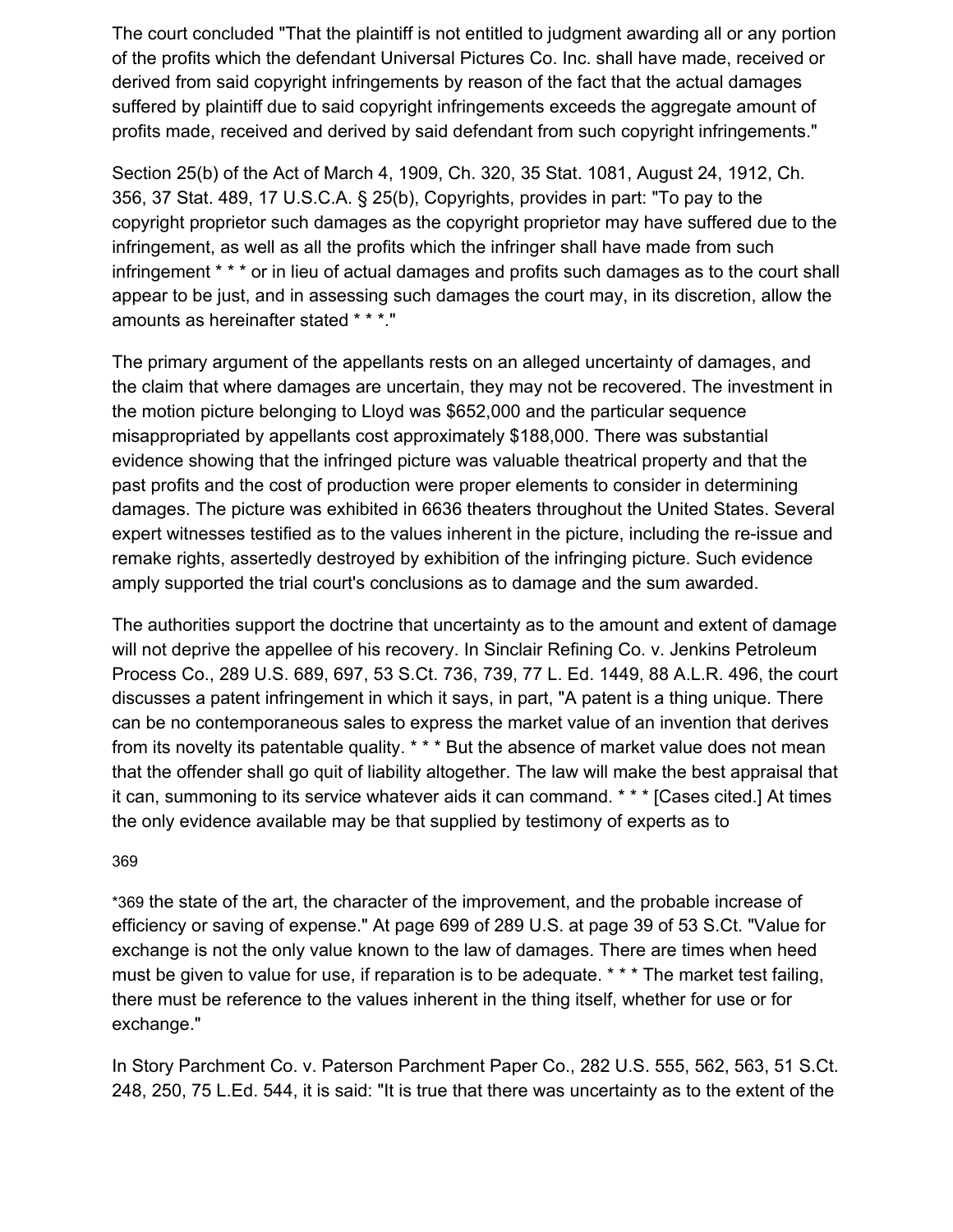damage, but there was none as to the fact of damage \* \* \*. The rule which precludes the recovery of uncertain damages applies to such as are not the certain result of the wrong, not to those damages which are definitely attributable to the wrong and only uncertain in respect of their amount. \* \* \* In such case, while the damages may not be determined by mere speculation or guess, it will be enough if the evidence shows the extent of the damages as a matter of just and reasonable inference, although the result be only approximate. The wrongdoer is not entitled to complain that they cannot be measured with the exactness and precision that would be possible if the case, which he alone is responsible for making were otherwise."

See Bigelow v. RKO Radio Pictures, Inc., 327 U.S. 251, 66 S.Ct. 574, 580, 90 L. Ed. 652, in which it is said: "The most elementary conceptions of justice and public policy require that the wrongdoer shall bear the risk of the uncertainty which his own wrong has created. \*\*\*

"`The constant tendency of the courts is to find some way in which damages can be awarded where a wrong has been done. Difficulty of ascertainment is no longer confused with right of recovery' for a proven invasion of the plaintiff's rights. [Cases cited.]"

The appellants object to the use of the plaintiff's own testimony as to the value of the misappropriated property. The owner of personal property may always testify to its value. He may testify to the value of intangibles as well as the value of an advertising scheme, Brookins v. National Refining Co., 26 Ohio App. 546, 160 N.E. 97; also he may testify to the value of the good will of a business, White, Corbin & Co. v. Jones, 79 App.Div. 373, 79 N.Y.S. 583. Literary property is not distinguished from other personal property and is subject to the same rules and is likewise protected, Palmer v. De Witt, 47 N.Y. 532, 538, 7 Am.Rep. 480. California has held that plaintiffs may testify to the value of an unpublished manuscript prior to misappropriation in Barsha v. Metro-Goldwyn-Mayer, 32 Cal.App.2d 556, 90 P. 2d 371. See Yadkoe v. Fields, 66 Cal.App. 2d 150, 151 P.2d 906; Nathan v. King Features Syndicate, Sup., 32 N.Y.S.2d 519.

We are of the opinion that there is substantial evidence in the case to show that property rights and present existing intrinsic property values have been impaired or destroyed. The testimony of the expert witnesses clearly establishes that the picture's value has been lessened by the appropriation of an important sequence by the appellants, and it is common knowledge that the repeated use of comedy detracts from its force as amusement. The appellants object to the admission of expert testimony to show the value of the plaintiff's (appellee's) property and yet at the same time make use of alleged experts to sustain their position that the motion picture belonging to appellee had no value. Lloyd, president of the appellee corporation, as well as appellee's other witnesses, were found qualified to render testimony as to the value of appellee's motion picture before and after the misappropriation of the sequence in question.

See McGowan v. American Pressed Tan Bark Co., 121 U.S. 575, 7 S.Ct. 1315, 30 L. Ed. 1027; General Paint Corporation v. Kramer, 10 Cir., 68 F.2d 40; Gotham Silk Hosiery Co. v. Artcraft Silk Hosiery Mills, 3 Cir., 147 F.2d 209, 216. In the latter case the court said that courts have generally permitted the use of expert testimony to ascertain the extent of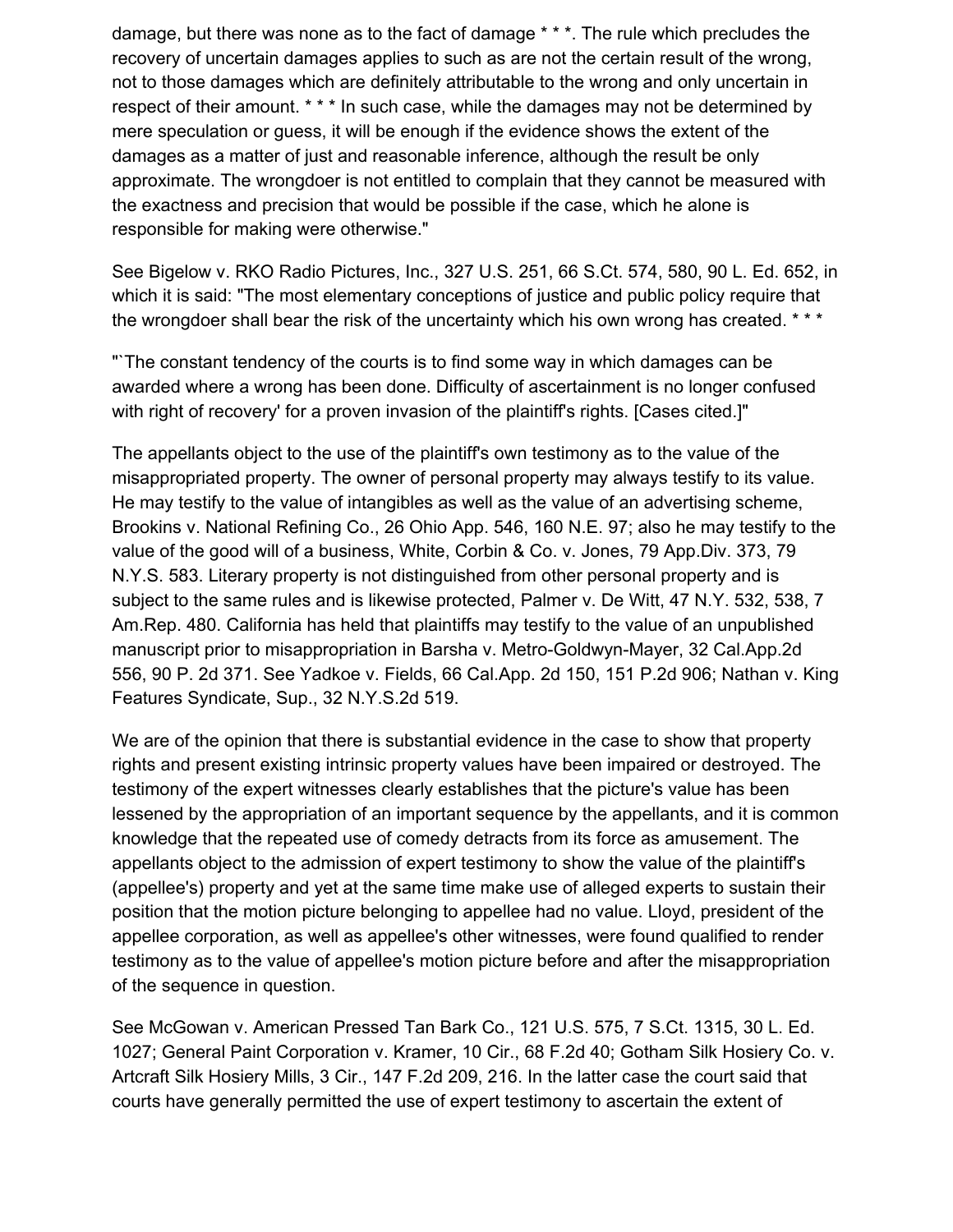damages when documentary evidence fails. The second circuit in Sheldon v. Metro-Goldwyn Pictures

#### 37[0](https://scholar.google.com/scholar_case?case=10760655899099210600&q=universal+pictures&hl=en&as_sdt=6,33#p370)

\*370 Corporation, 106 F.2d 45, upheld the use of expert testimony even if it only amounted to estimates, the case being affirmed by the Supreme Court in 309 U.S. 390, at page 408, 60 S.Ct. 681, at page 688, 84 L.Ed. 825, in which that court states: "By virtue of an extensive experience, they had an intimate knowledge of all pertinent facts relating to the production and exhibition of motion pictures. Nor can we say that the testimony afforded no basis for a finding. What we said in the Dowagiac case is equally true here, — that what is required is not mathematical exactness but only a reasonable approximation. That, after all, is a matter of judgment and the testimony of those who are informed by observation and experience may be not only helpful but, as we have said, may be indispensible \* \* \*. We see no greater difficulty in the admission and use of expert testimony in such a case than in the countless cases involving values of property rights in which such testimony often forms the sole basis for decision." See Julian Petroleum Corporation v. Courtney Petroleum Co., 9 Cir., 22 F.2d 360, holding expert testimony as to value of oil that could have been produced if the well had been completed admissible as to damages.

The motion picture "Movie Crazy" was a world wide success when first shown, and it realized \$400,000 profits at the time of a world depression. These facts are proper items for consideration of value.

The appellants seek to prove that where personal property has been injured that unless a market value can be shown, damages cannot be recovered. In opposing such a view we find the authorities support the rule as it is stated in 15 Am.Jur. 554-555: "The fact that personal property which is injured or destroyed by the wrongful or negligent act of another, has no market value, does not restrict the recovery to nominal damages only; its value or the plaintiff's damages must be ascertained in some other rational way and from such elements as are attainable. In such case the proper measure of damages is generally its actual value or its value to the owner. The value of an article may be shown by proof of such elements or facts as may exist — such as its cost, the cost of reproducing or replacing it, its utility and use \* \* \*."

See Sinclair Refining Co. v. Jenkins Petroleum Process Co., supra, wherein the Supreme Court states that the absence of market value does not eliminate liability, and that where none exists the court uses the best evidence it has, such as the testimony of experts and values inherent in the thing itself. In Standard Oil Co. of New Jersey v. Southern Pacific Co., 268 U.S. 146, at page 156, 45 S.Ct. 465 at page 467, 69 L.Ed. 890, the court, in discussing a case where no market value of the article in question existed, said: "The value of the vessel lost properly may be taken to be the sum which, considering all the circumstances probably could have been obtained for her on the date of the collision \* \* \*. The ascertainment of value is not controlled by artificial rules. It is not a matter of formulas, but there must be a reasonable judgment having its basis in a proper consideration of all relevant facts." Expert testimony was admitted to show value. See Agency of Canadian Car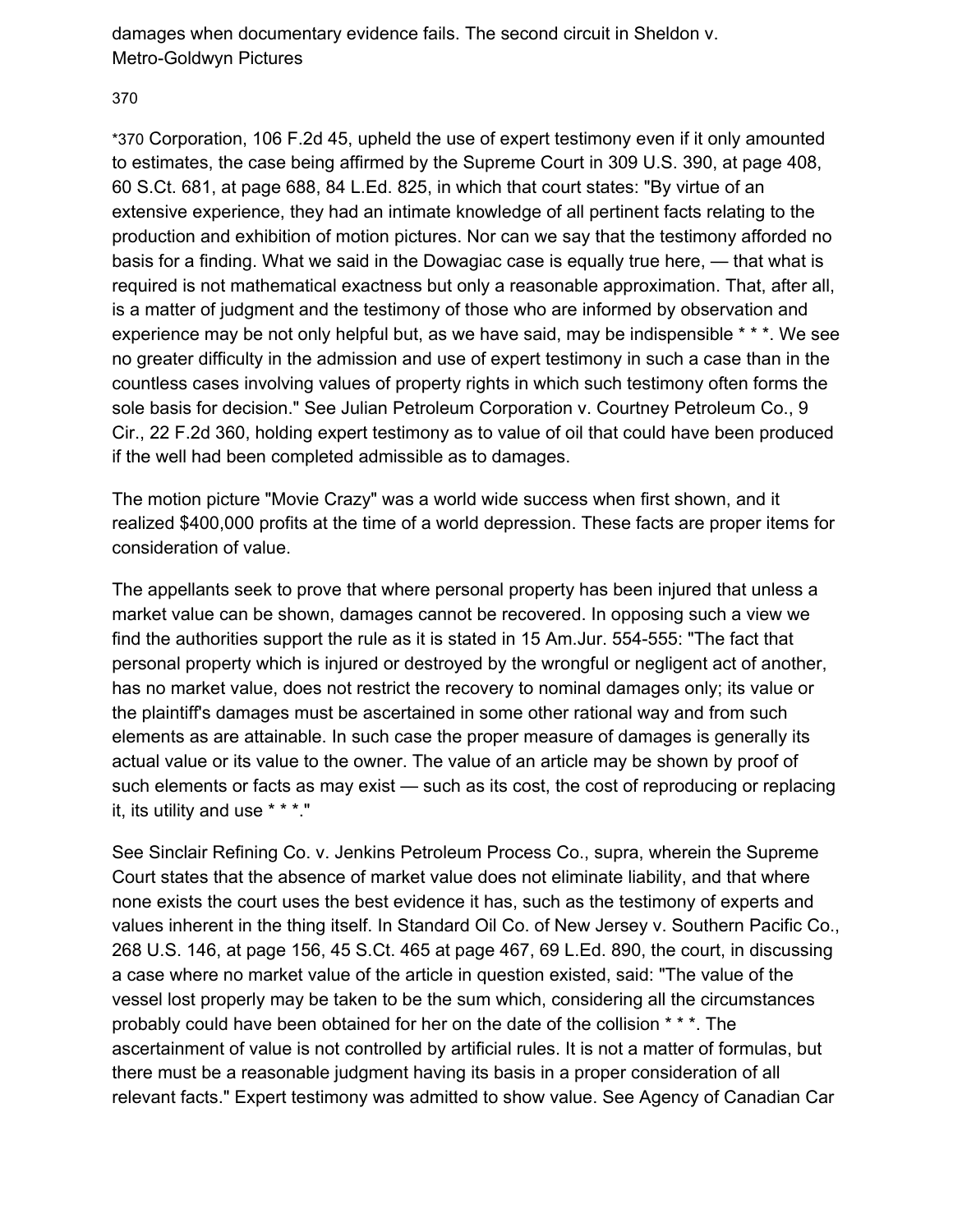& Foundry Co. v. Pennsylvania Iron Works Co., 3 Cir., 256 F. 339; Sheldon v. Metro-Goldwyn Pictures Corp., supra.

The appellants argue that the damages found to have been suffered by appellee were rendered uncertain because of Columbia's infringements in "Local Boy Makes Good". Columbia Pictures Company produced a short by this title in which the sequence here in question was incorporated for comedy.

It is alleged that the court failed to find the extent to which the use of the same material, the magician's coat sequence, in the Columbia picture damaged plaintiff. The court in restricting its finding of \$40,000 damages to the infringements by Universal and Bruckman in the picture "So's Your Uncle", took the effect of "Local Boy Makes Good" into consideration and expressed the opinion that this so-called "short" did minimize the damage suffered by Lloyd — a further factor in the estimate of damages. There was also testimony that the Columbia picture "short" had not affected the value of appellee's "feature"

#### 37[1](https://scholar.google.com/scholar_case?case=10760655899099210600&q=universal+pictures&hl=en&as_sdt=6,33#p371)

\*371 motion picture in that the two were in different classes. In fact, the appellants attempt to show that no damage was suffered by the appellee by either picture.

The appellants seek to restrict recovery to \$5,000 in that Universal established that it was unaware of the infringement, and it could not have been reasonably foreseen. Section 25(b) of the Copyright Act, supra, provides in part: "\* \* \* and in the case of an infringement of a copyrighted dramatic or dramatico-musical work by a maker of motion pictures and his agencies for distribution thereof to exhibitors, where such infringer shows that he was not aware that he was infringing a copyrighted work, and that such infringements could not reasonably have been foreseen, the entire sum of such damages recoverable \* \* \* shall not exceed the sum of \$5,000 \* \* \* nor shall the limitation as to the amount of recovery apply to infringements occurring after the actual notice to a defendant, either by service of process in a suit or other written notice served upon him." The court, however, made a finding contrary to the contention as follows: "\* \* \* that defendants and each of them at all times were fully informed and had full knowledge that they were infringing upon plaintiff's copyright and the court further finds that the defendant Universal Pictures Company, Inc., could and should have reasonably foreseen said infringements upon plaintiff's copyright."

The evidence fully supports the finding, in that it shows that both Bruckman and Yarbrough, the producer, were fully aware that the infringing sequence was "suggested and patterned after" the picture "Movie Crazy". The appellant-Universal is fully chargeable with notice and knowledge of facts known to its agents and employees while acting within the agency and employment. Fletcher, Cyclopedia of Law of Private Corporations, Vol. 4, Ch. 42, Par. 2215, p. 3430, and cases cited therein. There is no limitation of the kind in question where the court is awarding actual damages — the limitation in question follows the section on statutory damages, which are not involved herein.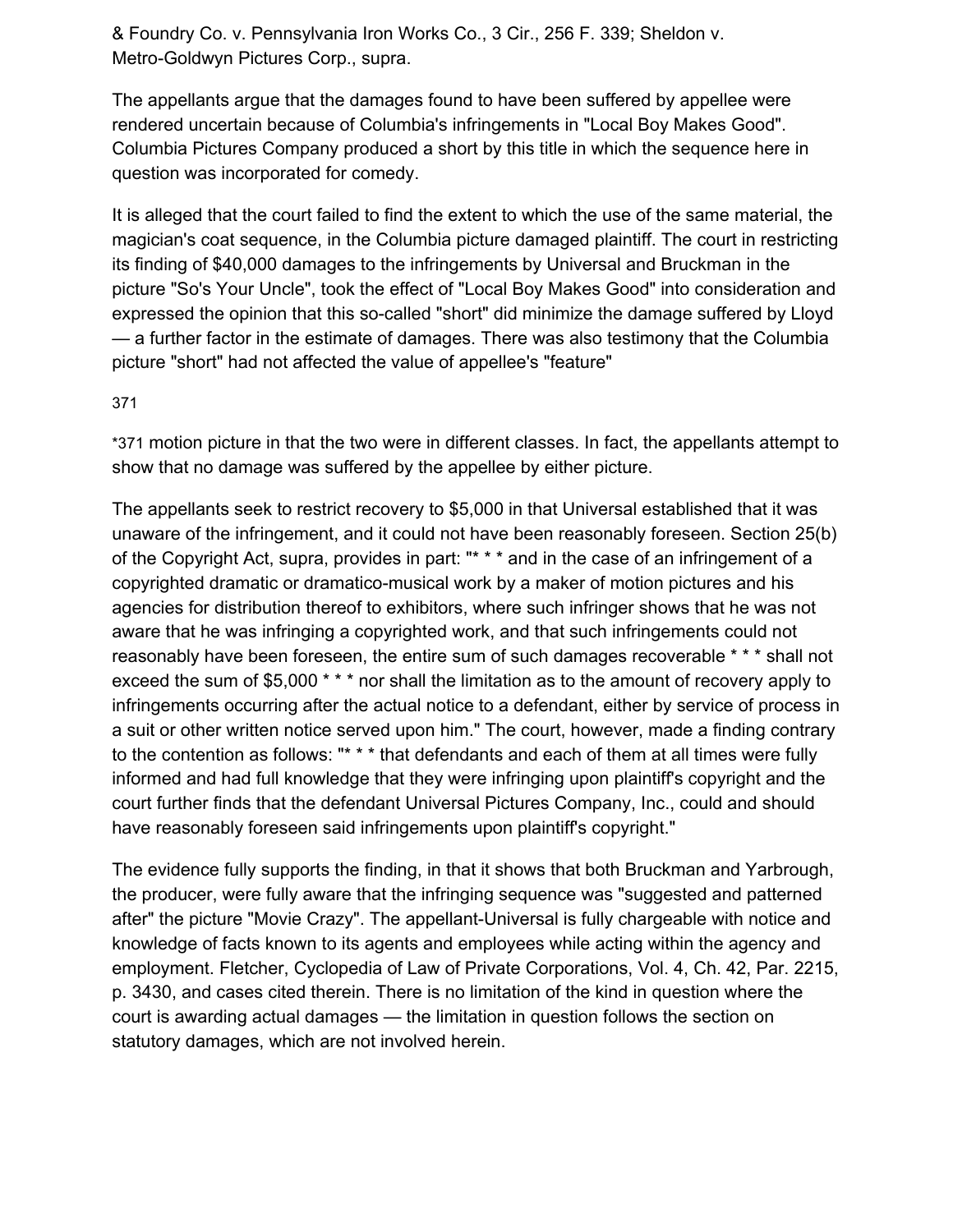It is contended by appellant-Universal that the exclusion of the testimony of Harold Lloyd and the witness Hirliman was error, and cites Rule 43(b) of the Federal Rules of Civil Proc., 28 U.S.C.A. following section 723c, as follows: "A party may call an adverse party or an officer, director, or managing agent of a public or private corporation or of a partnership or association which is an adverse party, and interrogate him \* \* \* in all respects as if he had been called by the adverse party." The appellant's counsel called Lloyd as its own witness for purposes of expert witness testimony. Appellant's counsel attempted to impeach him. This, the court would not permit, and counsel was so informed. The testimony is as follows:

"Mr. Abeles: But if your Honor please, I am laying a foundation for certain testimony now. I promise your Honor this is very material.

"The Court: With that assurance I am going to let you proceed with the question, but it is understood this witness is your witness and you will be bound by his testimony.

"Mr. Abeles: That is correct sir.

**"\* \* \* \* \* \***

"The Court: I am not going to permit you to impeach your own witness.

"Mr. Abeles: I respectfully submit he is not my witness.

"The Court: Yes, he is. You called him as your witness. He was excused and I told you this case was continued for a specific purpose, that is, to hear two experts on each side and you [counsel for appellant] issued a subpoena for this man and brought him into court."

The counsel for the appellant sought to show by testimony of the witness-Lloyd in another case that the story of his pictures meant nothing, only the comedy which was created, for his personality was important, that is, that the drawing power of his pictures was the personality of Lloyd as a star — and that since he was not a present-day box office attraction, the picture did not have the values that Lloyd was testifying to as an expert witness for the appellant. The appellant seeks to have it determined error to have refused to admit

37[2](https://scholar.google.com/scholar_case?case=10760655899099210600&q=universal+pictures&hl=en&as_sdt=6,33#p372)

\*372 said testimony. Appellant's counsel attempted to avoid, minimize and contradict the testimony of this witness, that the re-issue rights et cetera of certain of the witness' pictures were of great value, and the court would not so permit. The appellant's counsel agreed to call Lloyd only for purposes of gathering expert testimony, and it was for this purpose that the court continued the case. The court continued the case to permit appellant to call Harold Lloyd (and others) for expert testimony as to the damage incurred. There was no abuse of discretion in the court's refusal to permit the questioning of this witness concerning another Lloyd picture to discredit his testimony.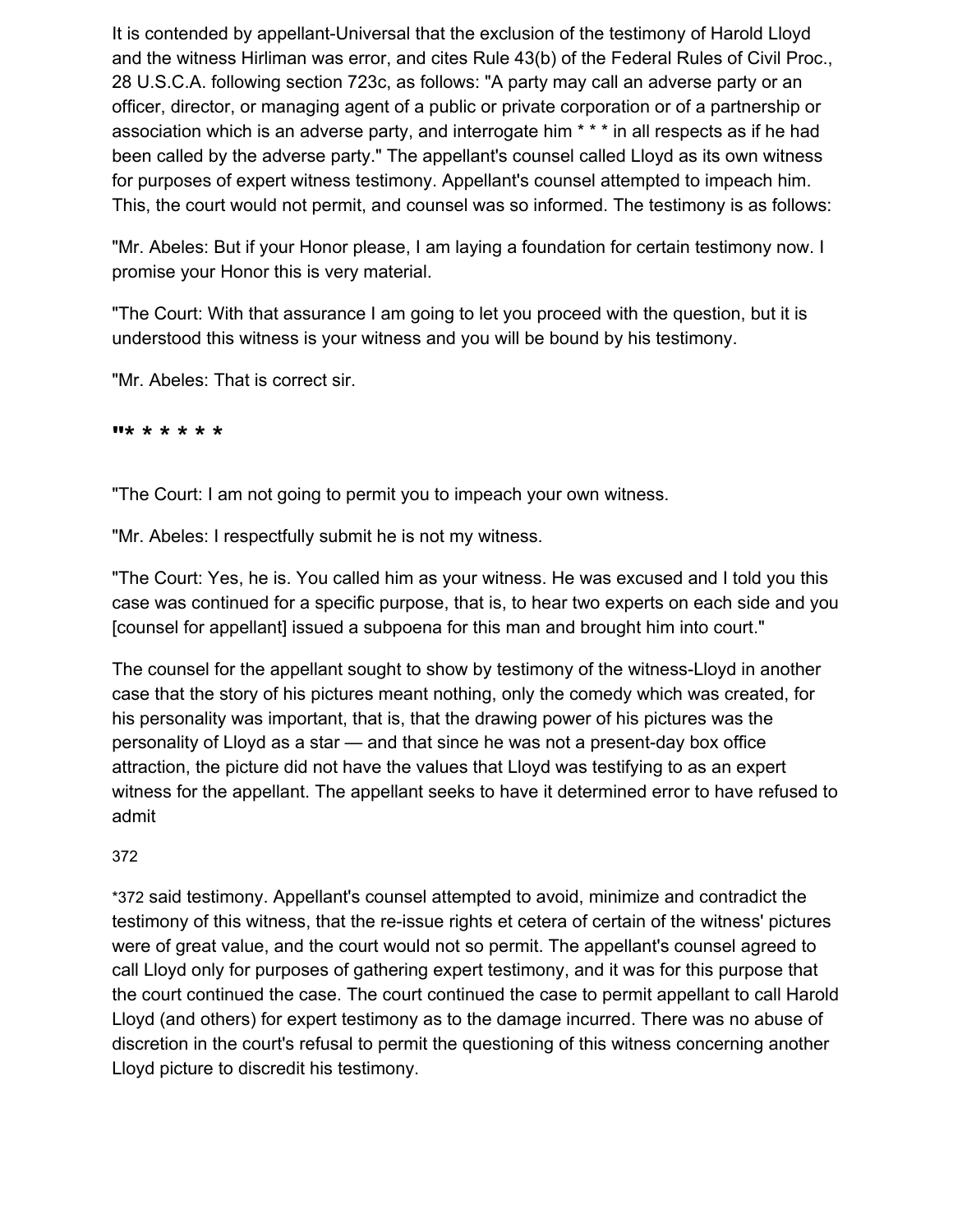The testimony of Hirliman was offered to establish that he purchased the re-issue rights to one of the appellee's pictures for only \$3,500 and that it had no value as no exhibitor would take the picture, there being no demand for the re-issue or remake rights of pictures of this nature, it not being a picture based on a stage play or novel. The court refused to permit testimony of the amount paid for the picture because "it is a collateral matter and in the second place, if the re-issue rights of a picture were sold we do not know whether it was comparable to the picture in issue. It does not mean anything to the court." An objection to a question of whether the witness was able to sell the picture to an exhibitor was sustained. The picture was a silent one, and it was suggested that it would not have re-issue value in the days of talking pictures, at which time it was purchased, so that the testimony was not material to this case, which involves re-issue value of a talking picture. The proffered testimony was properly excluded as it had little or no relevance in determining the value of the instant picture.

The appellant-Universal finally contends that the doctrine of laches and estoppel may be invoked to preclude recovery of damages or profits. It is alleged that there was an unexplained delay of 15 months before appellee asserted its claim of copyright infringement. The appellant rests its case on the seasonable nature of the alleged infringing work. The appellant contends that the appellee has the burden of showing its ignorance of the alleged infringement since December 3, 1943, and when and how the knowledge was first obtained, citing Window Glass Mach. Co. v. Pittsburgh Plate Glass Co., 3 Cir., 284 F. 645, cert. denied 261 U.S. 623, 43 S.Ct. 518, 67 L.Ed. 832, to the effect that an unreasonable delay so places the burden. It is a reasonable rule that a copyright owner may not deliberately delay his prosecution and thereby speculate without risk with another's money to determine the success of the exploitation, but the evidence herein does not support such a premise. Appellant cites Haas v. Leo Feist, Inc., D.C. 234 F. 105, 108, to the effect that it is inequitable for an owner of a copyright, having notice of an infringement, to remain inactive while infringers spend large sums of money and then intervene only when the speculation proves a success. However, the quotation used is followed by other pertinent language. "If the defendant be a deliberate pirate this consideration [laches] might be irrelevant, and I think it such \* \* \*." And as stated in Window Glass Mach. Co. v. Pittsburgh Plate Glass Co., 3 Cir., 284 F. 645, "Mere delay will not ordinarily bar a suit for an injunction against a naked infringer." Lloyd testified that he objected to the infringement "not very long" after his attention was directed to the infringement, but that he did not recall the exact date he discovered it. On March 20, 1945, notice was written to the appellant of the fact of an infringement of a picture which appellant released several months before.

Appellant further contends that this course of action constituted an equitable estoppel which prevents recovery in damages, that is, that a long period of inaction constitutes such laches as to create an equitable estoppel. The appellant cites Pollitzer v. Foster, 6 Cir., 59 F.2d 901, wherein such a rule was presented but with the further statement that the delay of action by the copyright owner must be of such a character as to justify a belief on the part of the infringer that there is assurance of an immunity from a claim of liability. The trial judge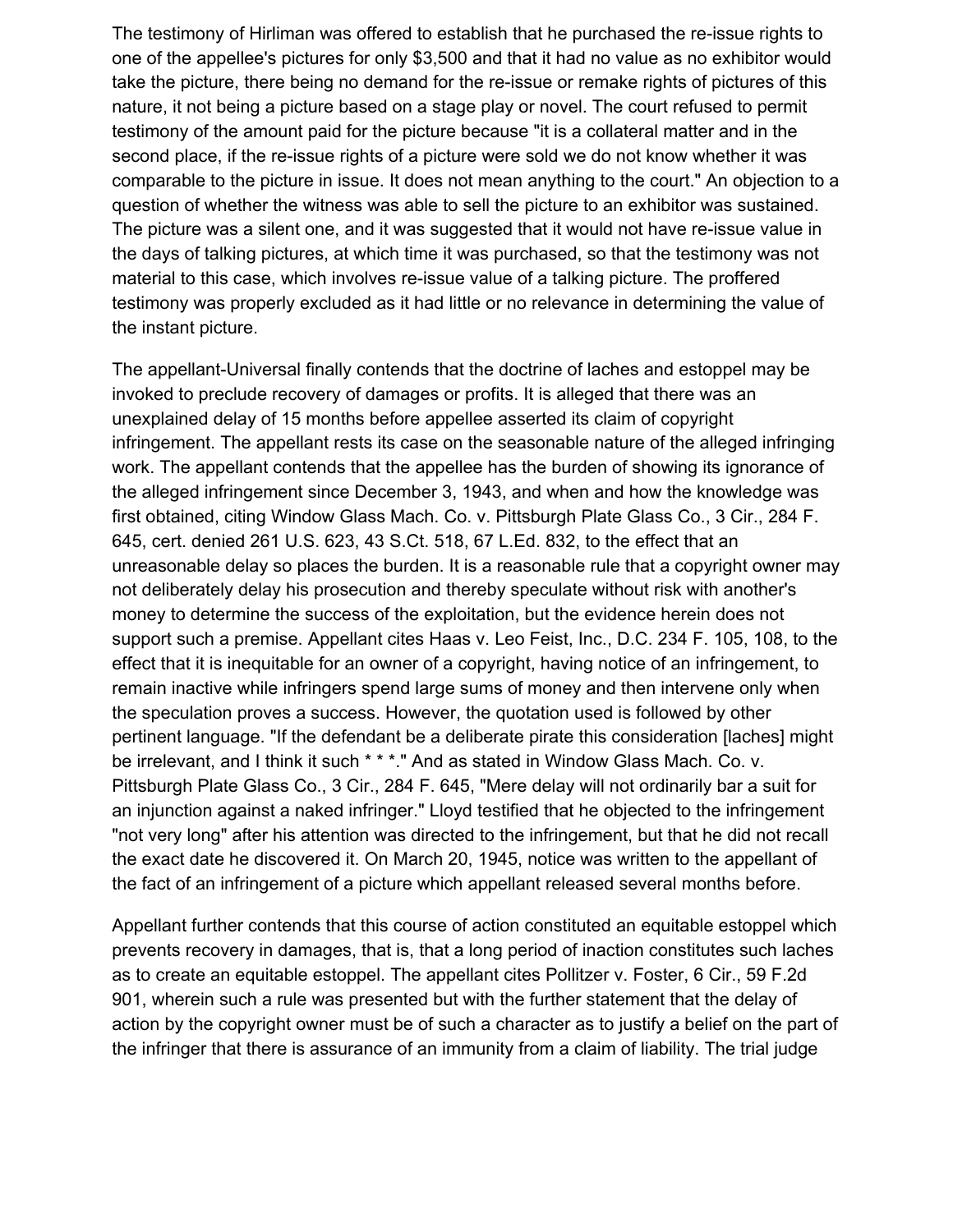did not find such a delay in the instant case, and we do not think his discretion was abused. The appellant-Universal admitted in its answer that they received

37[3](https://scholar.google.com/scholar_case?case=10760655899099210600&q=universal+pictures&hl=en&as_sdt=6,33#p373)

\*373 the written notice testified to. It is contended that the notice was offered by appellants into evidence to "establish an estoppel." Such a purpose was not shown nor did they in any way plead estoppel. Further, no one objected to the introduction of the notice. Such an instrument would ordinarily be shown to prove that there was a notice sent and received at that particular date. Appellee would not stipulate that it was the first notice of such a claim since it contends that the appellants were under continual notice of the misappropriation. It is asserted that the defense of estoppel and laches need not be affirmatively pleaded where the issue is tried by express or implied consent of the parties. The court received the evidence offered on the subject and decided there was neither laches not estoppel. The question can only be: Did the evidence support the adverse finding?

Universal asserts that the finding that the exhibition of its picture continued after notice of infringement constitutes reversible error. The court in making the finding of facts states that "The court furthermore finds that the defendant-Universal Pictures Co. Inc., continued to release and distribute and cause to be exhibited to the general public throughout the United States, said motion picture entitled `So's Your Uncle' with notice and knowledge of plaintiff's rights in the premises and of the continuing infringements upon plaintiff's copyrights and said defendant will continue to infringe upon plaintiff's copyright upon its motion picture photoplay entitled `Movie Crazy' unless permanently restrained and enjoined from so doing by order and injunction of this Court." Such a finding was appropriate in support of an injunction which the court found to be necessary for the protection of Lloyd's rights. The defendant-appellant asserts that the plaintiff-appellee stipulated upon trial that upon receipt of the notice of infringement the exhibition of the picture of defendant's picture had been stopped, and the court in its finding contradicted the stipulation and committed reversible error. The testimony to which appellant refers was in fact a colloquy between attorneys in the case and is as follows:

"Mr. Abeles: We sent out the — the defendant Universal Pictures Company sent out instructions to all their exchanges to stop the exhibition of the picture until this matter had been determined.

"Mr. Fendler: I will stipulate such instructions were given. I will not stipulate the instructions were complied with.

"Mr. Abeles: To the best of our knowledge they were complied with.

"Mr. Fendler: You do not contend the plaintiff is not entitled to an injunction, do you?

"Mr. Abeles: No.

"Mr. Fendler: Very well, we will so stipulate. Shall I call my witness?"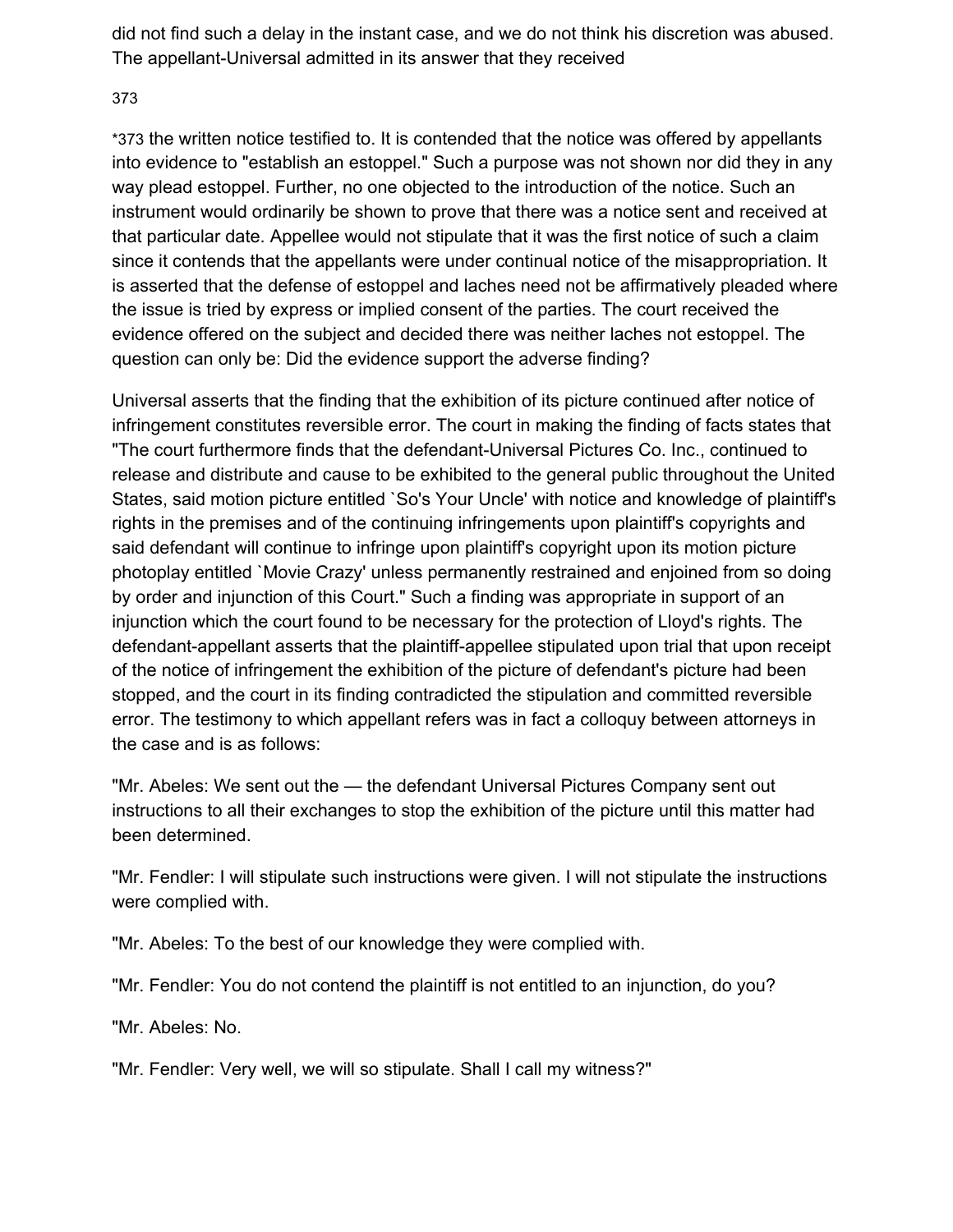The testimony speaks for itself and answers the contention of the appellant. This testimony shows that the appellants did not question the appellee's right to an injunction and the questioned finding is in accord therewith.

The appellant-Bruckman relies for the most part on the contentions made by appellant-Universal. He objects to the use of opinion evidence in that one side contends for \$300,000 damages due to the infringement while the other side asserts that there isn't any damage and claims that the \$40,000 set by the court was a mere guess.

He independently asserts that Section 1(d) does not give a monopoly of remake rights to the plaintiff for his picture "Movie Crazy", quoting from White-Smith Music Pub. Co. v. Apollo Co., 209 U.S. 1, 17, 28 S.Ct. 319, 323, 52 L.Ed. 655, 14 Ann. Cas. 628, to the effect that the reproduction of sheet music by music roll was not an infringement of the copyright of the music with the following statement: "The statute has not provided for the protection of the intellectual conception apart from the thing produced, however meritorious such conception may be, but has provided for the making and filing of a tangible thing, against the publication and duplication of which it is the purpose of the statute to protect the composer." And in Corcoran v. Montgomery Ward & Co., 9 Cir., 121 F.2d 572, 573, the court states: "Appellant relies also on the provisions of subsection (b), giving the exclusive right `to

#### 37[4](https://scholar.google.com/scholar_case?case=10760655899099210600&q=universal+pictures&hl=en&as_sdt=6,33#p374)

\*374 translate the copyrighted work into other languages or dialects, or make any other version thereof, if it be a literary work; to dramatize it if it be a nondramatic work \* \* \*.' It is claimed that the recording with music constitutes the making of another `version' of the poem, and also amounts to a dramatization of it.

"The precise meaning of the phrase `any other version' appears not to be settled by the decisions. The phrase has been held to apply to abridgements. \* \* \* [Cases cited.] It has been suggested that it refers to versions of a literary nature. Ladas, The International Protection of Literary and Artistic Property (1938) p. 779. However that may be, we think what was done here does not constitute the making of another version of the poem within the meaning of the statute. In the committee report referred to in the above note it was said that subsection (b) is `consistent with the existing law as construed by the court.' Something new would be imported into the law if appellant's position were to have judicial approval. White-Smith Music Pub. Co. v. Apollo, supra. And, if the phrase were to be construed so broadly as appellant claims it should be, the many provisions of the act dealing with particular versions would be rendered superfluous, as, for example, the provision in subsection (d) giving the proprietor of a dramatic work a monopoly of the right `to make or procure the making of any transcription or record thereof.'" In Arnstein v. Edward B. Marks Music Corporation, 2 Cir., 82 F. 2d 275, the court said: "Verbally our error arose from not reading the words, `the same,' in Rev.St. 4952, as referring back to the words, `the work.' The `sole liberty of printing, publishing and vending' the `work' means the liberty to make use of the corporeal object by means of which the author has expressed himself; it does not mean `the sole liberty' to create other `works,' even though they are identical. Were it not so the man who first made and copyrighted a photograph under section 5(j) of title 17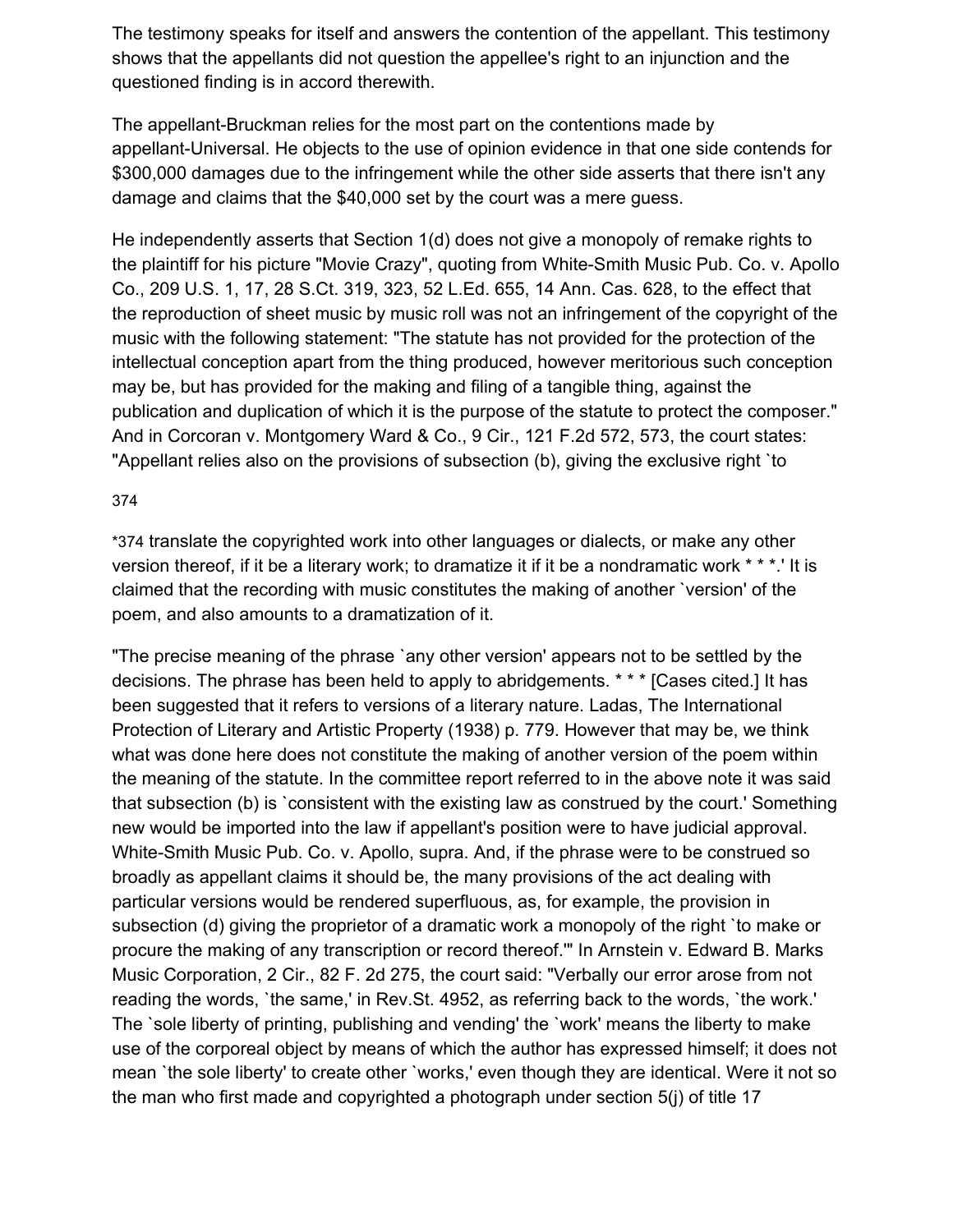U.S.Code, 17 U.S.C.A. § 5(j), could prevent every one else from publishing photographs of the same object."

We do not see how these cases rule out the remake rights of a motion picture under section 1(d) which gives the right "to make or to procure the making of any transcription or record thereof by or from which, in whole or in part, it may in any manner or by any method be exhibited, performed, represented, produced, or reproduced; and to exhibit, perform, represent, produce, or reproduce it in any manner or by any method whatsoever \* \* \*."

In Bruckman's reply brief, it is contended that the court impliedly held the expert testimony to be untrue since his figure differed from those figures suggested by the expert witnesses. This is not true, since the court made allowances for certain limiting factors to scale down the damages. The court did not make an arbitrary finding of value and completely disregard the opinion of the experts, for it considered other evidence which limited the values placed thereon by the experts, such as the Columbia short, the age of the picture, star appeal, the wide margin between cost of picture and claimed damages, and several other such limiting factors. There was also considerable evidence recognized which supports the value placed thereon, such as a present demand and an open market for films successfully displayed, the present day number of re-issue and remake pictures being advertised, and the fact that people remember the picture for this sequence. The judge determined actual damages in finding the lessened value of the copyright by reason of the infringement.

# **Cross-appeal**

Lloyd brings a cross-appeal from the judgment for damages, as found by the trial court.

It first contends that there was error in sustaining objections to its offer of proof relating to the value of re-issue and remake rights in comparable sound and talking motion pictures starring Harold Lloyd. The offer of proof as to the alleged value of another picture was first suggested by Lloyd's counsel and the court stated that the offer might be submitted in writing at a later time. When the writing was submitted after considerable length of time, the court in its discretion determined that the evidence should be rejected, such evidence being irrelevant. We think the court

37[5](https://scholar.google.com/scholar_case?case=10760655899099210600&q=universal+pictures&hl=en&as_sdt=6,33#p375)

\*375 did not err in the circumstance of our case by holding that the value of another picture was inadmissible to prove the value of the instant picture.

Lloyd asserts that the damages are inadequate, having pleaded general damages in the sum of \$200,000 and special damages arising from the destruction of re-issue and remake rights in the sum of \$200,000. The trial court found that Lloyd was damaged by Universal and Bruckman in the sum of \$40,000. As stated in Lloyd's cross-appeal brief, "It is plaintiff's [Lloyd's] contention that general damages might be properly found by a court predicated upon evidence of the nature and value of plaintiff's property; the scope and extent of its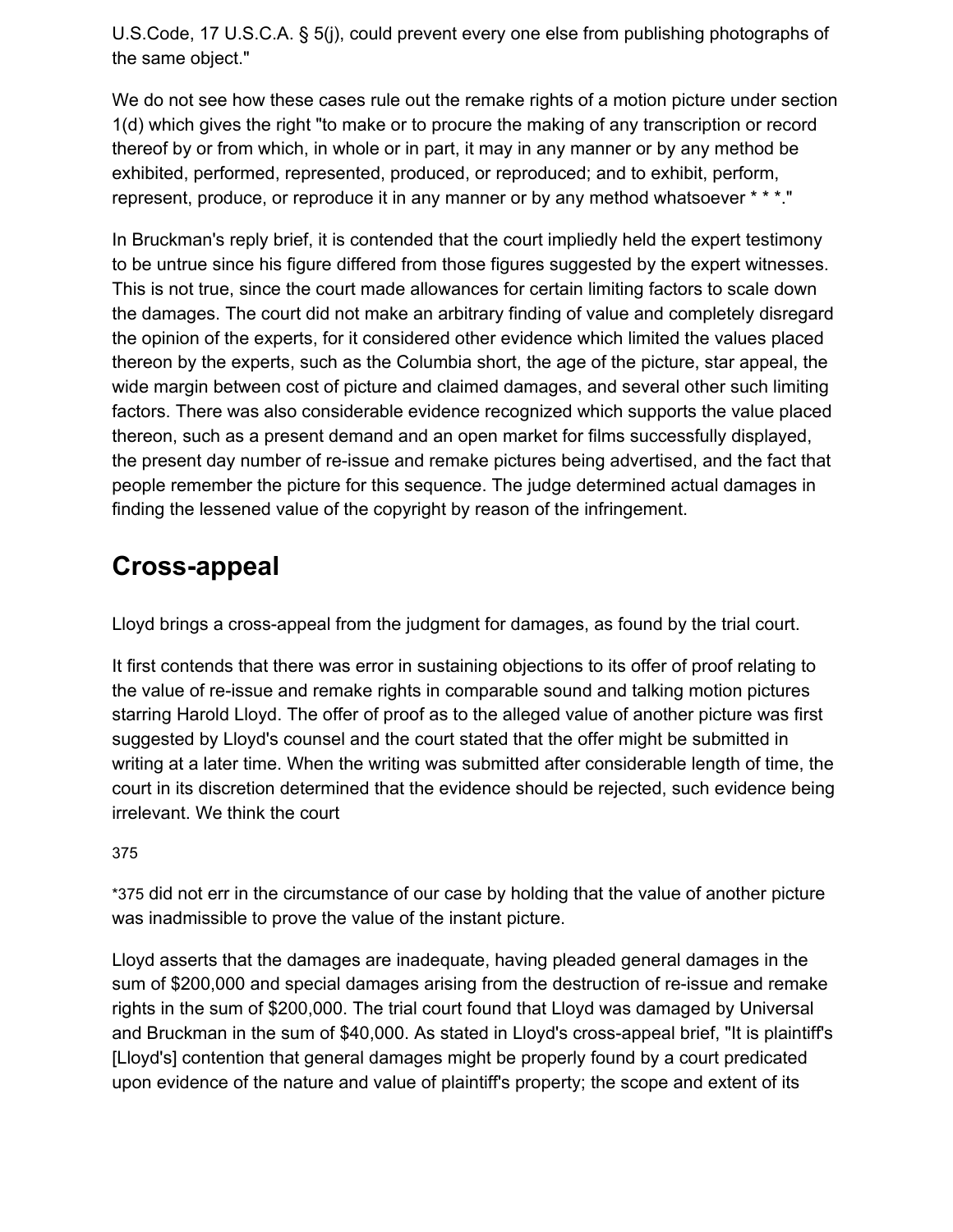misappropriation, and proof of the number of infringing performances in theaters in which the plaintiff's property has been used without its consent. (See United States Frumentum Co. v. Lauhoff, 6 Cir., 216 F. 610, at page 617, where `general damages' are expressly defined as `damage not resting on any of the applicable, exact methods of computation but upon facts and circumstances which permit the jury or the court to estimate in a general but in a sufficiently accurate way the injury to plaintiff caused by each infringing sale.')"

The evidence as to general damages in support of Lloyd's contention consists of the following: The motion picture production cost of \$652,853.86, distribution cost of \$414,010.14, 21 months of production, cost of 11 writers (\$66,773.67) to write the story; the gross income from distribution of \$1,439,182.21 and the net profit of nearly \$400,000 during the depression period; the picture was released in more than 50 countries; the sequence infringed upon, cost the appellee approximately \$188,000; the infringing picture was exhibited in 6,636 theaters throughout United States with approximately 30,000 infringing performances. The fact that there is no market value placed on the picture does not relieve the infringer of damages according to authorities cited by Lloyd, nor do they have to be susceptible of exact certainty.

By reason of the destruction of the rights to re-issue, reproduce and remake the motion-picture photoplay "Movie Crazy," Lloyd alleges that it has also been specially damaged in the sum of \$200,000, over and above the general damages contended for. The trial court found that the total damages did not exceed the sum of \$40,000. Lloyd introduced expert witnesses to testify to the value of the rights in question. The court found that they were qualified to testify, and these witnesses gave considerable testimony on the losses held to have been caused by the infringement. They all felt that these rights were destroyed as a result of the infringement, and that such loss amply supported the figures claimed by Lloyd. The Universal and Bruckman introduced expert witnesses to the effect that there was no damage, or at the most nominal damage. Lloyd questions the qualifications of these witnesses, and contends that there is no substantial evidence to overcome or impeach the testimony of its own experts.

The court took into consideration the evidence in support of alleged values as well as the age of the picture, the conflicting testimony as to the extent of destruction of value, the popularity of the star at the time the picture was produced and other proper factors. We are of the opinion that the evidence before the court warranted the trial court's determination of damages.

Lloyd contends that the court further erred in refusing to award any of the profits to it. The court stated that since the damages sustained by Lloyd exceeded the profits made by Universal, Lloyd was not entitled to any or all of the profits. Lloyd claims that the statute provides otherwise and sets it out as follows: "Section 25. Infringement. If any person shall infringe the copyright in any work protected under the copyright laws of the United States such person shall be liable: \* \* \* (b) To pay to the copyright proprietor such damages as the copyright proprietor may have suffered due to the infringement, as well as all the profits which the infringer shall have made from such infringement. \* \* \*" 17 U.S.C.A. § 25(b).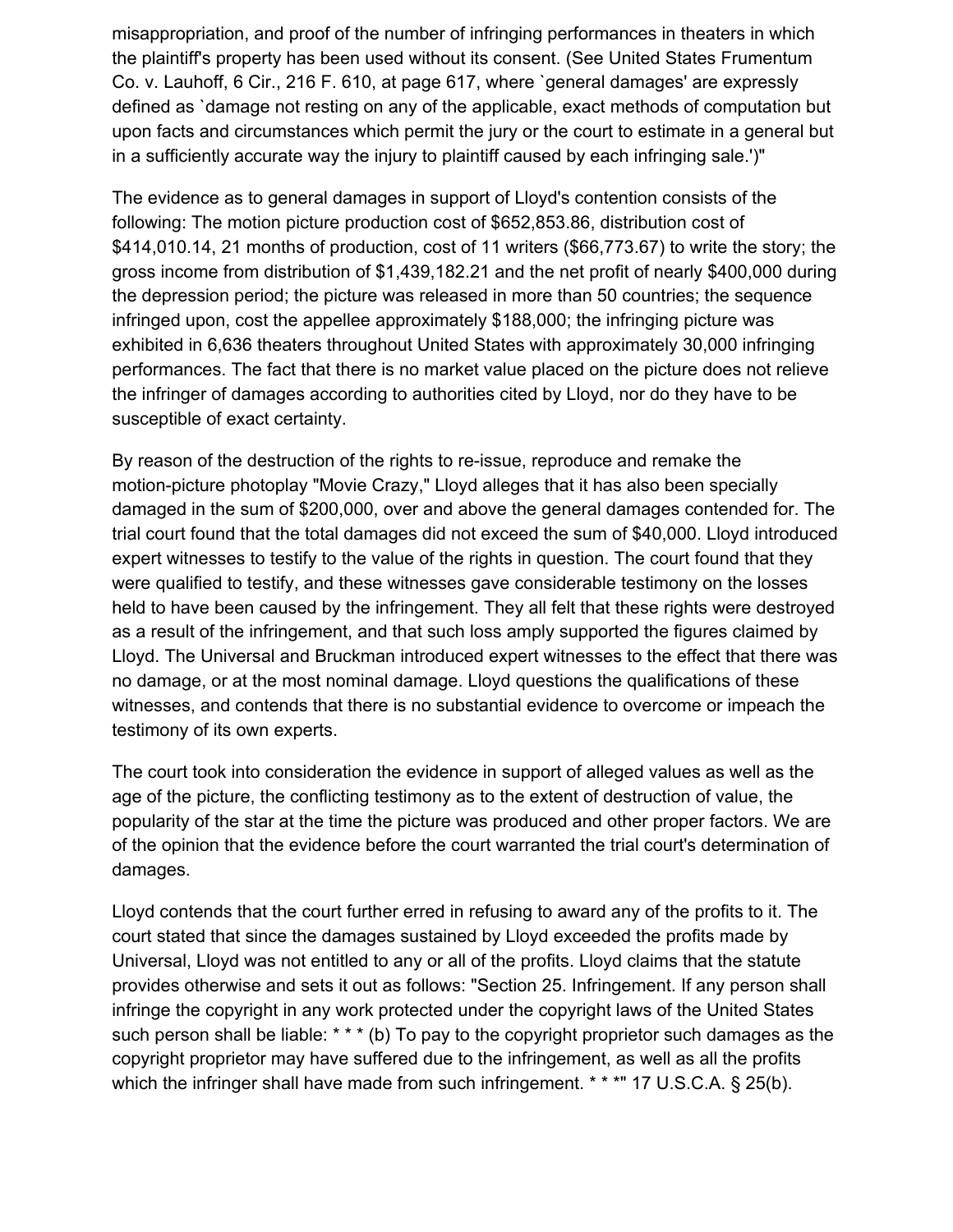Lloyd cites several authorities to the effect that this section provides for the recovery of both damages and profits. See Amdur, Copyright Law and Practice, p. 1117; 18 C.J.S. Copyright and Literary Property § 135, p. 248; Sebring Pottery Co. v. Steubenville Pottery Co., D.C., 9 F.Supp.

### 37[6](https://scholar.google.com/scholar_case?case=10760655899099210600&q=universal+pictures&hl=en&as_sdt=6,33#p376)

\*376 384. It claims that where an infringer has deliberately misappropriated, the infringer loses both damages and profits; and the Sheldon case, supra, does not prevent this result as no issue as to damages was raised in that case. The award therein consisted of profits only, the issue being whether they should receive all or part of the profits.

We are of the opinion that the court was justified in awarding damages alone.<sup>[12]</sup>

In Sheldon v. Metro-Goldwyn Pictures Corp., 309 U.S. 390, 400, 401, 60 S.Ct. 681, 684, 84 L.Ed. 825, the court states that "In passing the Copyright Act, the apparent intention of Congress was to assimilate the remedy with respect to the recovery of profits to that already recognized in patent cases. Not only is there no suggestion that Congress intended that the award of profits should be governed by a different principle in copyright cases but the contrary is clearly indicated by the committee reports on the bill. As to section 25(b) the House Committee said: `Section 25 deals with the matter of civil remedies for infringement of a copyright. \* \* \* The provision that the copyright proprietor may have such damages as well as the profits which the infringer shall have made is substantially the same provision found in section 4921 of the Revised Statutes [35 U.S.C.A. § 70] relating to remedies for the infringement of patents. The courts have usually construed that to mean that the owner of a patent might have one or the other, whichever was the greater. As such a provision was found both in the trade-mark and patent laws, the committee felt that it might be properly included in the copyright laws'."[13]

Lloyd further asserts that the trial court showed a prejudicial attitude towards the amount of damages allegedly sustained by it in as much as it referred to "Hollywood" figures as being all out of line and exorbitant. The statements complained of between court and counsel on that subject are printed in the margin.<sup>[14]</sup>

#### 37[7](https://scholar.google.com/scholar_case?case=10760655899099210600&q=universal+pictures&hl=en&as_sdt=6,33#p377)

\*377 Upon this point we think Lloyd makes more of it than it deserves. The court used extravagant and figurative language to express his conviction that the damages were nowhere nearly as great as the allegations set forth. He was merely warning counsel that talk of or opinion evidence that the damages ran into the hundreds of thousands of dollars was idle. He had listened to the facts, and he was well within his judicial function to openly state that his judgment precluded his finding any such large money damage. A quotation from Lloyd's brief is significant: "We do not mean to charge the trial judge with being arbitrary, capricious, or unreasonable. We feel that Judge Harrison attempted to reach what in his opinion was an honest and fair judgment."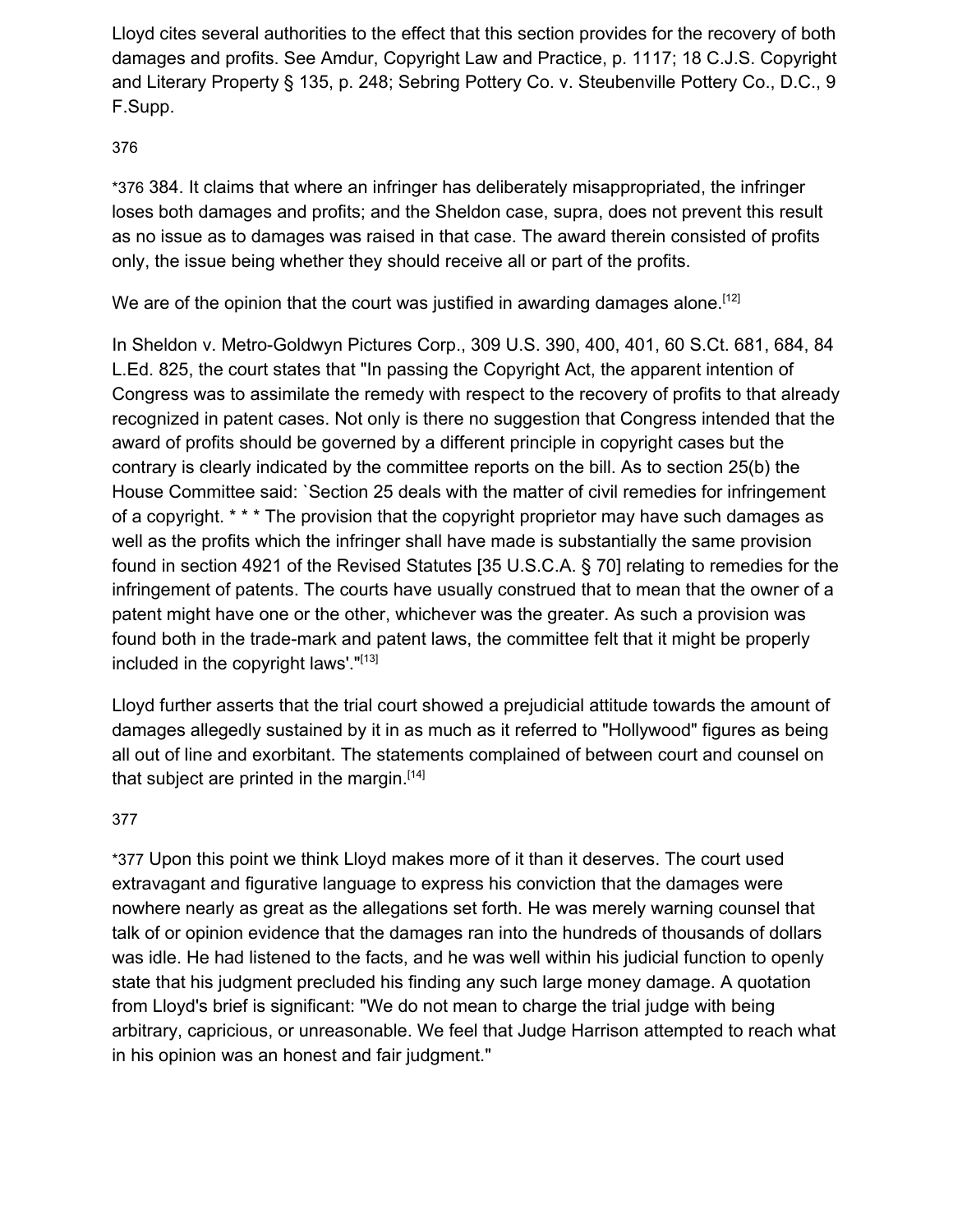It is next alleged by Lloyd that there was error in apportioning 20% of Universal's profits to their copyright infringement.

The assertion sets forth that there is no evidence to sustain the arbitrary allocation of 20% of the profits of the infringing picture to the copyright infringements. It is contended that in the Sheldon case, supra, relied upon by the court for apportionment principles, the defendant offered evidence to show what proportion of the profits were justly attributable to the infringing material. Cases are then cited to the effect that where portions of a copyrighted work are so intermingled with the rest of the work that they cannot be distinguished from it the entire profits from the work will go to the owner of the copyright, Callaghan v. Myers, 128 U.S. 617, 665, 9 S.Ct. 177, 32 L.Ed. 547; Belford v. Scribner, 144 U.S. 488, 508, 12 S.Ct. 734, 36 L.Ed. 514; Davilla v. Brunswick-Balke-Collender Co., 2 Cir., 94 F.2d 567. It is claimed that since there is no basis or measure of apportionment, and both sides agreeing thereto, the court erred in arbitrarily setting 20% as a proper apportionment.

The Sheldon case, supra, illustrates the use of apportionment in infringement cases, and held that 20% was a proper apportionment of profits for the contribution of an infringing play. The opposing counsel contested the use of any apportionment method. The court suggested that if counsel felt that 20% was inadequate that he could put in evidence to that effect, however, counsel's argument remained as before — no apportionment is possible. The court felt there, as here, it was not possible to apportion the profits to a strict certainty, but that the court could make a just apportionment. See Twentieth Century Fox Film Corp. v. Stonesifer, 9 Cir., 140 F.2d 579, 583, 584, adopting the rule of the Sheldon case, in which case the court felt that an apportionment avoids an unjust course in that the provision for recovery of all the profits is qualified where the infringer's labors have also contributed to the ultimate result; an award of profits not due to an infringement would constitute an unauthorized penalty. There was adequate testimony on which to base an apportionment. The judge viewed both pictures and heard testimony on both pictures' values, and in our opinion, the Sheldon case permits the allocation made herein; it was within the trial judge's jurisdiction and discretion to determine that 20% was a fair figure.

The final claim of Lloyd sets forth that where damages as well as profits are difficult of ascertainment, the court should award statutory damages in such sum as shall appear to be just. The statute is

#### 37[8](https://scholar.google.com/scholar_case?case=10760655899099210600&q=universal+pictures&hl=en&as_sdt=6,33#p378)

\*378 set forth providing that the copyright owner may recover from an infringer (17 U.S.C.A. § 25) "\* \* \* in lieu of actual damages and profits such damages as to the court shall appear to be just, and in assessing such damages the court may, in its discretion, allow the amounts as hereinafter stated \* \* \*.

"Fourth. In the case of a dramatic or dramatico-musical or a choral or orchestral composition, \$100 for the first and \$50 for every subsequent infringing performance; \* \* \*."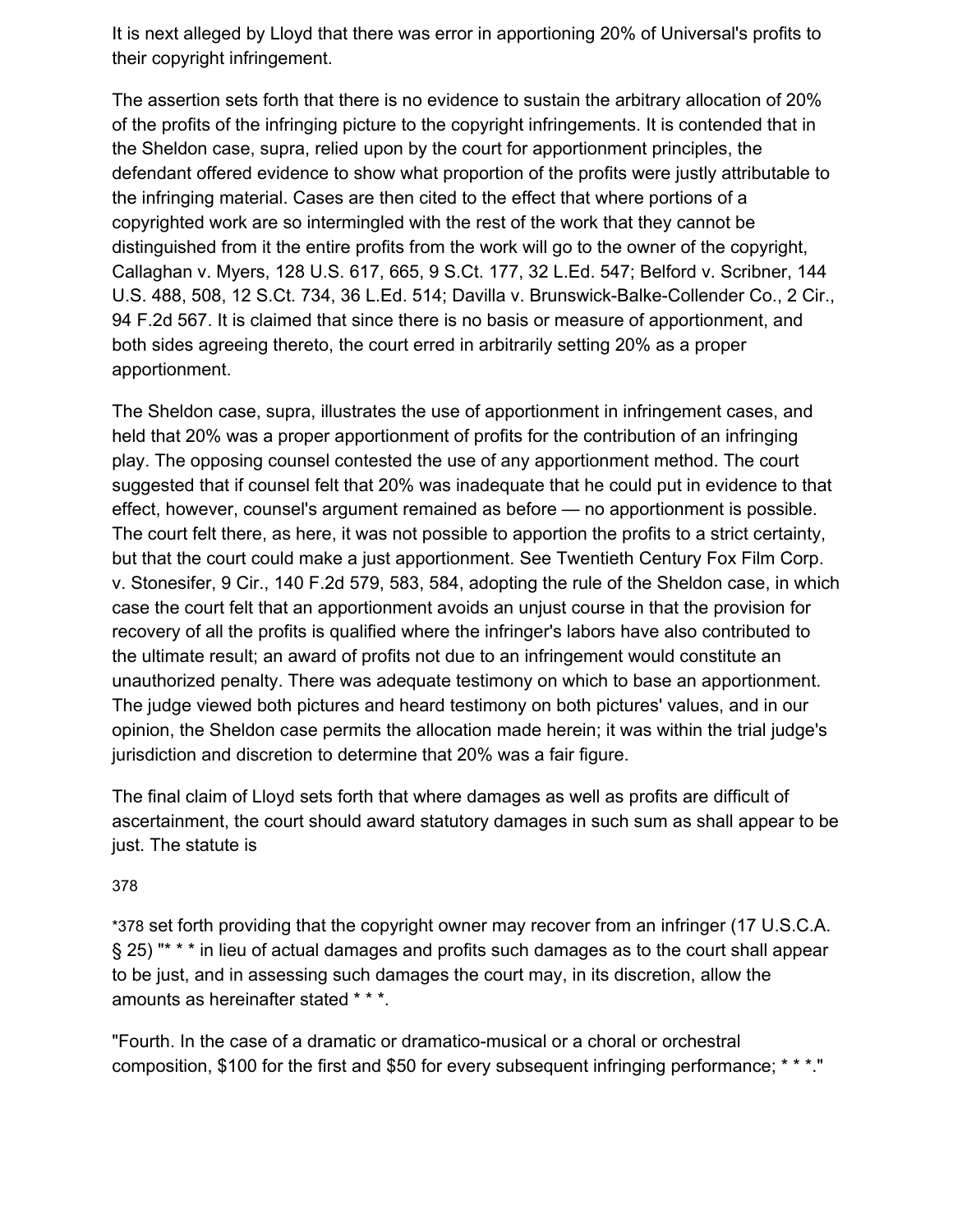Lloyd contends that the court has discretion to award statutory damages, as appear just, in place of damages and profits if the court should find that the nature of the case requires such an award. That since the damages were speculative and conjectural that this alternative should be considered by this court. The claim is for statutory damages of \$50 for each of the theaters (6,636) in which the infringing picture was exhibited, rather than each infringing performance, the latter being an excessive claim, and an unjust burden.

Award of statutory damages in the terms of the statute is proper only in the absence of proof of actual damages and profits. The court having found the extent of both, the point fails. The court awarded actual damages, holding the award on that basis as adequate without resorting to the use of statutory damages. We find no error in this course. Such conclusion is in accord with cases from which we quote briefly. Lloyd cites Fargo Mercantile Co. v. Brechet & Richter Co., 8 Cir., 295 F. 823, 829: "We think election to award what are known as statutory damages in lieu of actual damages vests with the court and that it is for the court to decide what kind of damages best fits the case." We submit that the court made its election. In Turner & Dahnken v. Crowley, 9 Cir., 252 F. 749, 754, the court states: "The duty of the court was to award damages as justified by the nature and circumstances of the case as developed upon the trial."

The trial court, of course, has the advantage of having the witnesses before it. In each of its rulings the court was supported by the law, and in each of its findings the court was supported by material and relevant evidence, substantial in character. Tested by the old equity rule or by Rule 52(a), Rules of Civil Procedure, 28 U.S.C.A. following section 723c, no reversible error is found in the case.

#### Affirmed.

[1] This case was remanded by the Circuit Court of Appeals (93 F.2d 176), transferring it to the law side under Equity Rule 22, 28 U.S.C.A. § 723, Appendix. In 28 F.Supp. 526, the copyrights were held to have been infringed by the defendant. At pages 528, 529 the court made the following statement: "The first ground upon which invalidity of the copyright is based is that the photoplays in question showed works so trivial, vulgar and of such little artistic value that they did not merit the protection of the copyright laws. As has been stated above, these pictures were `shorts' and the subjects were comedy, but they had a story, not of great intellectual value, to be sure, but it must be admitted they showed originality. \* \* \* And it has been decided that motion picture photoplays of the type here in question are entitled to protection under the provisions of the Copyright Act."

[2] "Q [to Mr. Bruckman]. You informed Mr. Yarbrough [producer and director of the picture], did you not, that the material particularly consisting of this magician's coat sequence which you were submitting for use in So's Your Uncle had been suggested by and patterned after a sequence that you had done in the Harold Lloyd picture Movie Crazy, did you not? A. That is right."

The appellant, Universal Pictures Company, Inc., is chargeable with knowledge and notice of that which was entrusted to their agent and producer, Jean Yarbrough, and to their agent and employee, Bruckman. The latter acted within the scope of their agency and employment when they wilfully incorporated into the Universal picture material which they knew to be "suggested by and patterned after" the appellee's picture. A corporation is chargeable with knowledge and notice of such matters becoming known to its agents and employees within the course and scope of their agency and employment. Fletcher, Cyclopedia of the Law of Private Corporations. Vol. 4, Ch. 42, Par. 2215, p. 3430, citing numerous authorities.

[3] In 18 C.J.S., Copyright and Literary Property § 94, p. 218 the principle is likewise stated: "If so much is taken that the value of the original is sensibly diminished, or the labors of the original author are substantially and to an injurious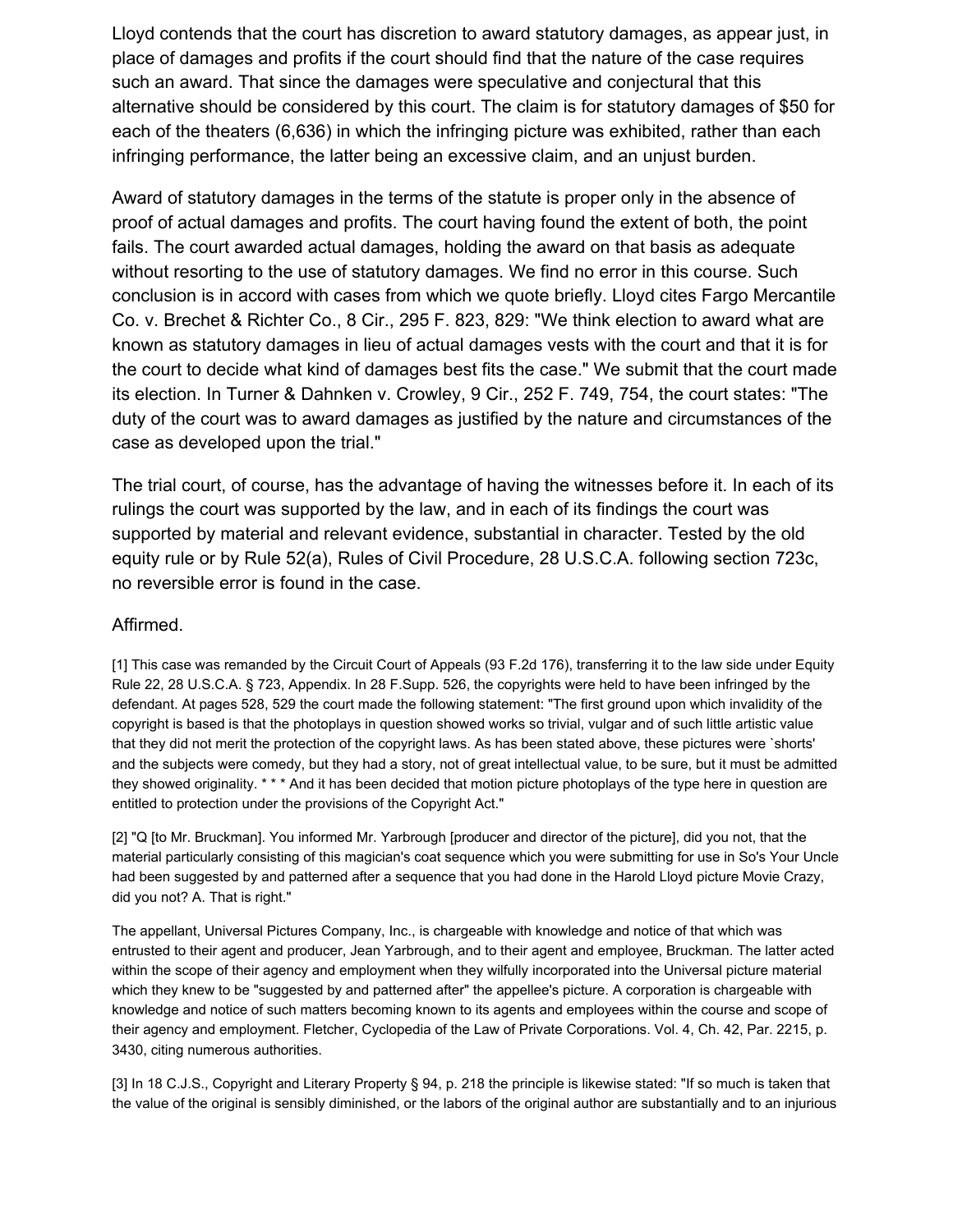extent appropriated by another, that is sufficient in point of law to constitute a piracy. The question is one of quality rather than quantity and is to be determined by the character of the work and the relative value of the material taken, and it has been said that in deciding questions of this sort, the court must look to the nature and objects of the selections made, the quantity and value of the materials used, and the degree in which the use may prejudice the sale, diminish the profits, or supersede the objects of the original work."

[4] Compare Rush v. Oursler, D.C., 39 F. 2d 468, 472, wherein it was found that the interruption of stage performance by murder in theater of a person in the audience is a dramatic incident which per se is not copyrightable. The case contained similarity between three plays as to the actual occurrence of the murder but differed as to the solution of the mystery. The judge said, "\* \* \* no one could by obtaining a copyright withdraw from others the right to portray such an occurrence in literary or dramatic form. The only right the owner of such a copyright would have is the right to prevent others from copying the form in which the author has chosen to dramatize such an occurrence for production upon the stage. It is not the content of dramatic or literary composition which is protected by copyright, but the form and sequence — `the incidental, yet essential, adornment and trimming' It is not the subject, but its treatment, that is protected. \* \* \* When in such a case similarities are found not in the plot or in its dramatic development or in the lines or action of the principal characters, but only in incidental details necessary to the environment or setting, there is no basis upon which to found a charge of plagiarism, and it may usually be said that such material is so unimportant and so trivial that its appropriation by copying, even if shown, would not be a substantial taking of copyrighted material."

In Curwood v. Affiliated Distributors, D.C., 283 F. 223, 228, the judge concluded: "My opinion is, however, that, even assuming the book to have suggested the Chinese den feature to the writer of the scenario, he has brought about such a material alteration in the constituent parts of the series of events, and in the sequence of the events in the series, as to escape the charge of plagiarism with respect thereto. \* \* \* I fail to find that the same impressions will be created, and the same emotions excited, in the same sequence and order, by a dramatic presentation of the Chinese `den' scenes of the two stories in litigation."

The rule is well stated by Ball, The Law of Copyright and Literary Property, p. 371: "If a substantial number of incidents, scenes and episodes in an alleged infringing play are so nearly identical in detail, combination and arrangement with those found in the copyrighted book, to which the author of the play had access, as to exclude all reasonable possibility of chance coincidence and point inevitably to the conclusion that they were taken from the book, the play is a piracy, irrespective of the fact that some of the similarities may logically result from identity of subject matter, theme and locale."

In Chappell & Co. v. Fields, 2 Cir., 210 F. 864, the court held that the defendants in reproducing the plaintiff's scene with substantially the same dramatic situation were liable for infringement. As stated in Ball, supra, p. 373, "If, for instance, a scene in a play is substantially identical with an original scene in an earlier play, it is decidedly improbable, in works of this nature, that the resemblance was accidental, and justifies the conclusion that the differences in characters and dialogue are merely colorable and evasive with a view of disguising the plagiarism, and that the later one was adapted from the earlier." The author then discusses a case of infringement in which a railroad scene was held to be infringed by a similar scene in another play. The value and popularity of plaintiff's play depended upon that scene. The scene was held to be a dramatic composition suited to public representation. Thus, the public performance of the railroad scene in the defendant's play constituted infringement of the copyright in the railroad scene of the plaintiff's play. The author in describing the effect said at p. 374: "The defendant's railroad scene was identical in substance with the plaintiff's, with colorable variations, such as, the substitution of a section of railroad in a tunnel for a surface railroad; a cellar for a railroad station, as the place of confinement; a female for a male victim; and varying the mode of the rescuer's escape. In the plaintiff's play the idea that B was deliberately bound to the track with the intention of having him killed by the train was conveyed by the joint effect of the language spoken and movements performed in accordance with the written directions; while in the defendant's play the same idea was conveyed solely by the language uttered. The action, the narrative, the dramatic effect, the impression created and the series of events in the two scenes were identical."

[4a] In International Film Service Co. v. Affiliated Distributors, D.C., 283 F. 229, 234, the judge recognized that certain subjects are well within the public domain and not subject to copyright, but that such subject-matter may be so "utilized, as to setting, atmosphere, sequence of events, and detail of narrative, as to constitute an infringement upon the work of one who, while using old and well-known means, has created a novel situation." Banks v. McDivitt, 2 Fed.Cas. No. 961, p. 759, is cited, in which it is said, an author "\*\*\* may work on the same original materials, but he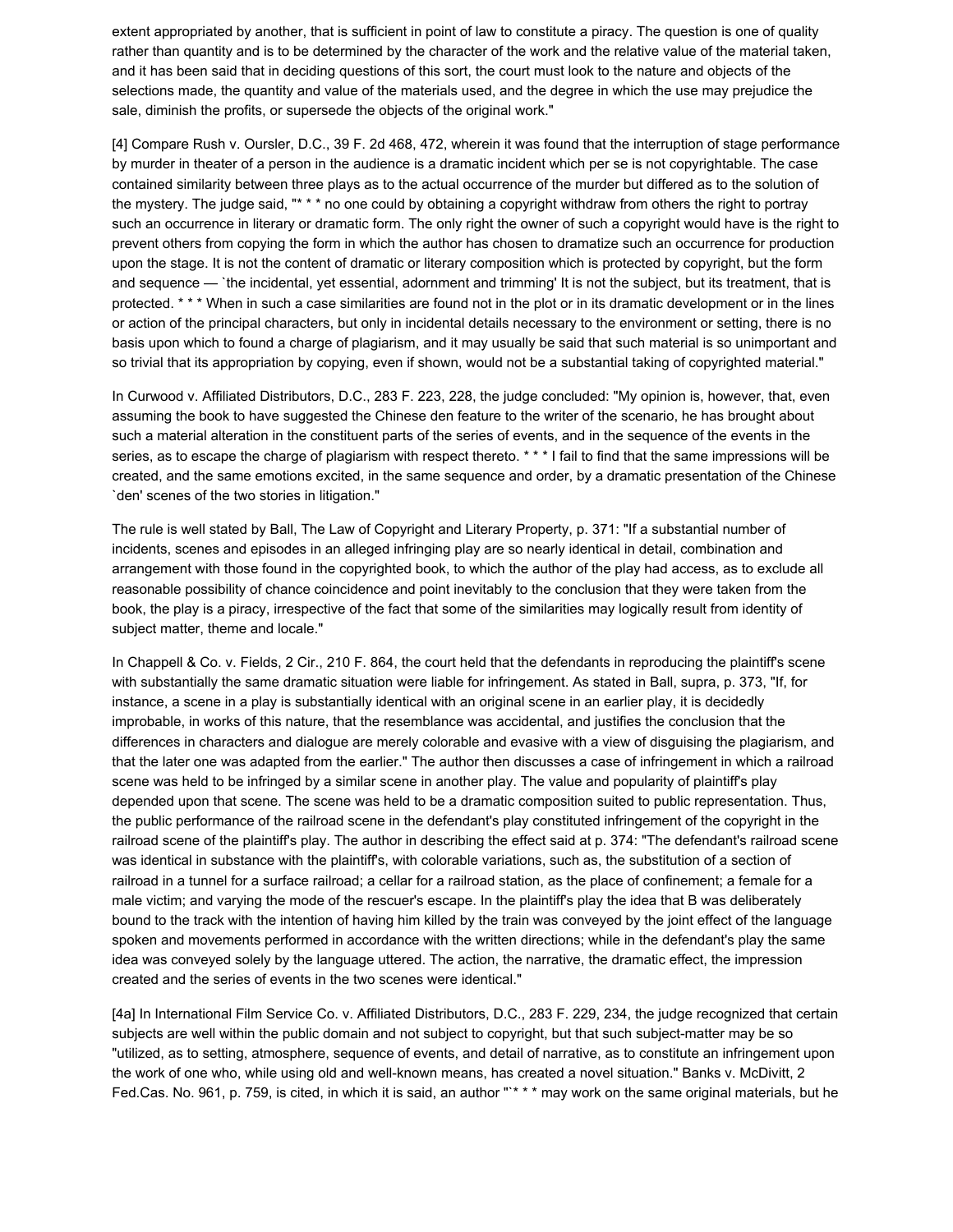cannot exclusively and evasively use those already collected and embodied by the skill and industry and expenditures of another.'"

See 13 C.J. 1146, in which the author sets forth the rule: "Originality in dealing with incidents familiar in life or fiction lies in the association and grouping of those incidents in such a manner that the work under consideration presents a new conception or a novel arrangement of events. The copyright protects this element of originality and it is an infringement to appropriate a novel combination of old or stock incidents and situations." See 18 C.J.S. Copyright and Literary Property § 113.

[5] "Q. Prior to the construction and photography of the magician's coat sequence in Movie Crazy you had never seen that particular combination of material anywhere before, had you? A. Not that particular combination. \* \* \*

"Q. By the Court: Was it old to have somebody get a magician's coat and put it on by mistake? A. No, as far as I know, that was original.

"Q. By Mr. Fendler: And the particular combination of gags with the particular sequence of action as finally depicted on the screen of Movie Crazy was original, was it not?

"The Court: As far as you know? A. As far as I know, yes."

[6] In Edwards & Deutsch Lithographing Co. v. Boorman, 7 Cir., 15 F.2d 35, 36, it was stated: "The materials used are all old and in the public domain, but the selection, the ordering and arrangement, are new and useful, and copyrightable. In deciding the question of infringements, the first and most obvious thing to do is to compare the productions themselves. The copyrightable feature of appellant's production being a particular plan, arrangement, and combination of materials, the identity of such plan, arrangement, and combination of similar materials, found in appellee's production, not only suggests, but establishes, the claim of copying." See 13 C.J. 1146; 18 C.J.S. Copyright and Literary Property, § 113; Corelli v. Gray, 30 L.T.Rep. 116.

[7] The rule is well stated in Daly v. Webster, 2 Cir., 56 F. 483, 486, 487: "The effort of the composer is directed to arranging for the stage a series of events so realistically presented, and so worked out by the display of feeling or earnestness on the part of the actors, as to produce a corresponding emotion in the audience. Such a composition, though its success is largely dependent upon what is seen, irrespective of the dialogue, is dramatic. It tells a story which is quite as intelligible to the spectator as if it had been presented to him in a written narrative. \*\*\* There must be a series of events, dramatically represented, in a certain sequence or order. In other words, there must be a `composition', i. e., a work invented and set in order, — a work of various parts and characters, which, when put upon the stage, is developed by a series of circumstances."

In the same case at page 487: "It is plain that the author of such a work, where various incidents, in themselves common literary property, are grouped to form a particular story, must be confined, in his claim to copyright, closely to the story he has thus composed, and that another author, who, by materially varying the incidents, materially changes the story, should not be held to be an infringer."

No such material variation was found to exist within the appropriated scenes herein.

Cf. Ball on the Law of Copyright and Literary Property, pp. 320, 321: "It has been said that the entire dramatic literature of the world is based upon about three dozen fundamental situations or plots which are the common property of all; but each of these basic plots can be given unlimited number of treatments. Copyright does not protect the plot but only the means of expression by which the plot is worked out. Two dramatic works may be built upon the same fundamental idea, contain instances of similarity in phraseology, characters and locale; yet if the plots are developed by means of substantially different incidents, showing dissimilarity in thought, action, character and treatment; and if the points of essential difference so far outnumber the points of similarity that it is apparent to the ordinary reader or play-goer that the two works bear no real resemblance to each other, there has been no infringement of copyright."

A distinctive treatment of a plot or theme is a proper subject for copyright and the sequence of incidents in the plot in conjunction with its distinctive locale and its original characterizations will be protected by the copyright law. Seltzer v. Sunbrock, D.C., 22 F.Supp. 621, 628. And in Fuller v. Bemis, C.C., 50 F. 926, 928, 929, the court stated: "It is essential to such a composition that it should tell some story. The plot may be simple. It may be but the narrative or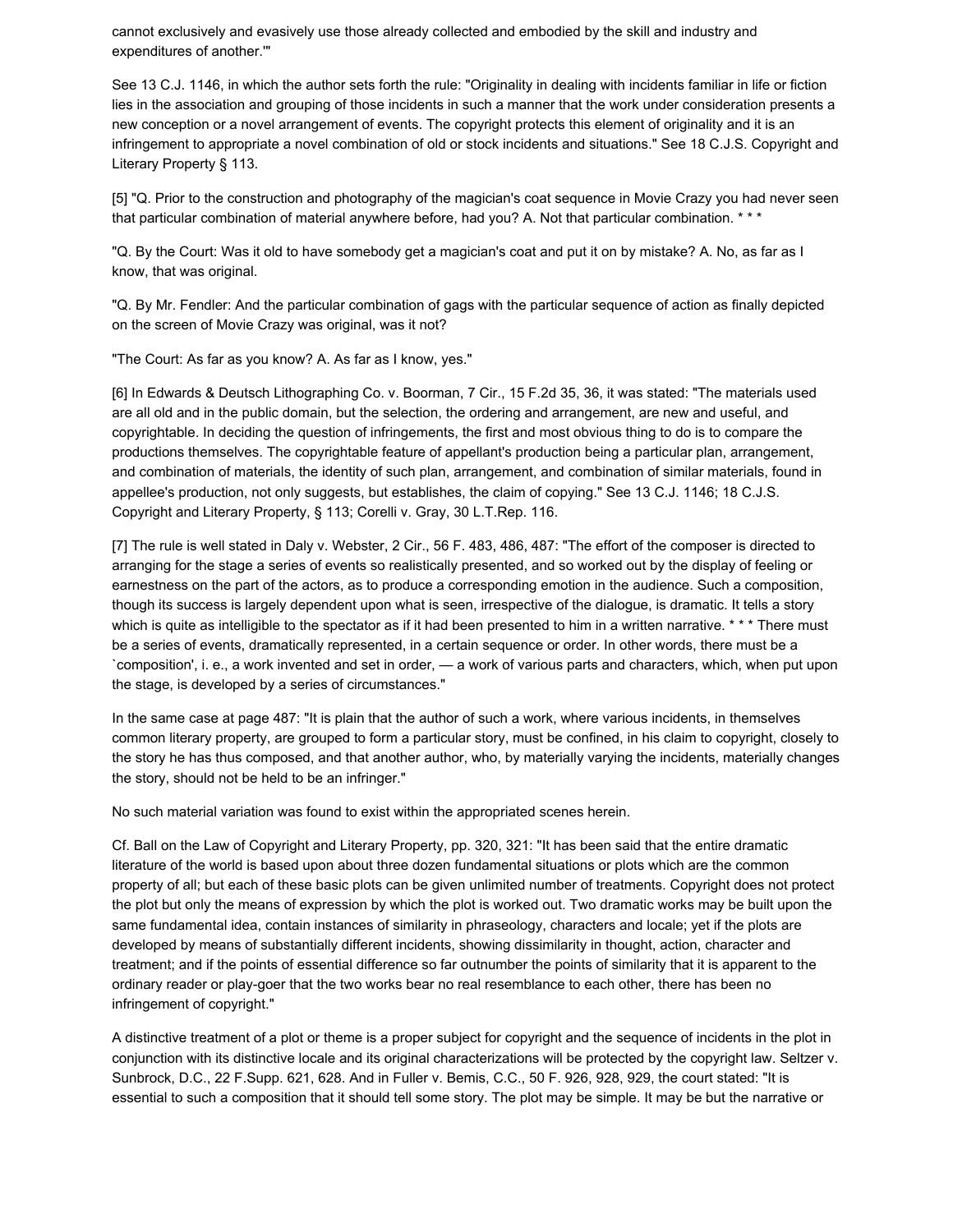representation of a single transaction; but it must repeat or mimic some action, speech, emotion, passion, or character, real or imaginary. And when it does, it is the ideas thus expressed which become subject of copyright."

It has been said that a series of pictures thrown in rapid succession upon a screen of a man fleeing from a crowd of women tells a single connected story. American Mutoscope & Biograph Co. v. Edison Mfg. Co., C.C., 137 F. 262, 267.

The rule has also been stated in 18 C. J.S. Copyright and Literary Property, § 34, p. 175 as follows: "If the composition tells a story intelligible to the spectator, it is immaterial whether it is done by means of dialogue or otherwise. Hence, it has been held that a series of incidents grouped in a certain sequence and realistically presented may constitute a `dramatic composition' within the statute, although they are accompanied by very little dialogue, or none at all, as in the case of a pantomime. A written work consisting wholly of directions, set in order for conveying the ideas of the author on a stage or public place, by means of characters who represent the narrative wholly by action, is as much a dramatic composition designed or suited for public representation as if language or dialogue were used in it to convey some of the ideas. \*\*\* It has been said that, in order for a composition to constitute a `dramatic composition' within the meaning of that term as used in the copyright law, it is necessary that it should tell some story."

[8] See Daly v. Webster, supra, 56 F. at page 487, where the court found a scene, combining certain dramatic events, to be a dramatic composition and entitled to protection under the copyright laws: "The particular composition which is the subject of this action may be thus briefly stated: An individual is put in peril of his life by being placed by another upon a track over which a railroad train is momentarily expected to arrive, and so fastened that he cannot move from his dangerous position. From this peril he is rescued by a third person, who, surmounting obstacles, succeeds, at the last moment, in releasing him. With very little dialogue, and by the representation of successive incidents, this scene is displayed before the audience; and to its presentation, as the author conceived it, the important incidents grouped in the sequence he devised are essential. Together, they make up his story, or `dramatic composition' In their presentation individually, and without such grouping, there would be no such composition." The court went on to say that incidents of peril from railroad trains and rescue therefrom are common literary property, and that the composition therein was novel only because of the introduction of the rescuer. If another representation dispensed with the presence of the rescuer, it would tell a substantially different story and would not be an infringement.

[9] See Cain v. Universal Pictures Co., D.C., 47 F.Supp. 1013, 1017, wherein it was stated that "Infringement of copyright consists (1) of the alleged copying of a part of the plaintiff's work, and its inclusion in the scenario for the purpose of its (2) incorporation into the finished motion picture, (3) for exhibition purposes. If Taylor appropriated, as the Complaint alleged, a portion of the plaintiff's work and turned it over to the other defendants, his connection with the picture did not end then. The material was intended by him to be used in the motion picture to be produced from the story, which was to be exhibited to the public on its completion and release.

"So the wrong done to the plaintiff in a case of this character does not lie in the mere copying of his material, which, without publication or incorporation into a motion picture, would result in no injury to him. It consists of (1) the deliberate appropriation of a portion of his work and its delivery to others for (2) inclusion in the finished picture and (3) exhibition to the public.

"Therefore, conceding that the actual distribution of the picture, following its original release, was done by others than Taylor, the action is not barred, as to him, by the expiration of two years from the date of release. For the continuous exhibition of the picture is one of the aims of the composition of the script by him. He is, therefore, chargeable not only with the act of composing the screen play, but is also a participant in its incorporation into the motion picture and its subsequent exhibition."

See Gross v. Van Dyk Gravure Co., 2 Cir., 230 F. 412, 414, in which the following statement was made: "Why all who unite in an infringement are not, under the statute, liable for the damages sustained by plaintiff we are unable to see \* \* \* as all united in infringing, all are responsible for the damages resulting from infringement." And in American Telephone & Telegraph Co. v. Radio Audion Co., D.C., 281 F. 200, 203, "Joint infringers are joint tort-feasors. \* \* \* An infringer and one who induces or contributes to the infringement are likewise liable in solido, and so may be joined as defendants." In "Copyright Law" by Herbert A. Howell, Ass'. Registrar of Copyrights, at p. 152, the general rule is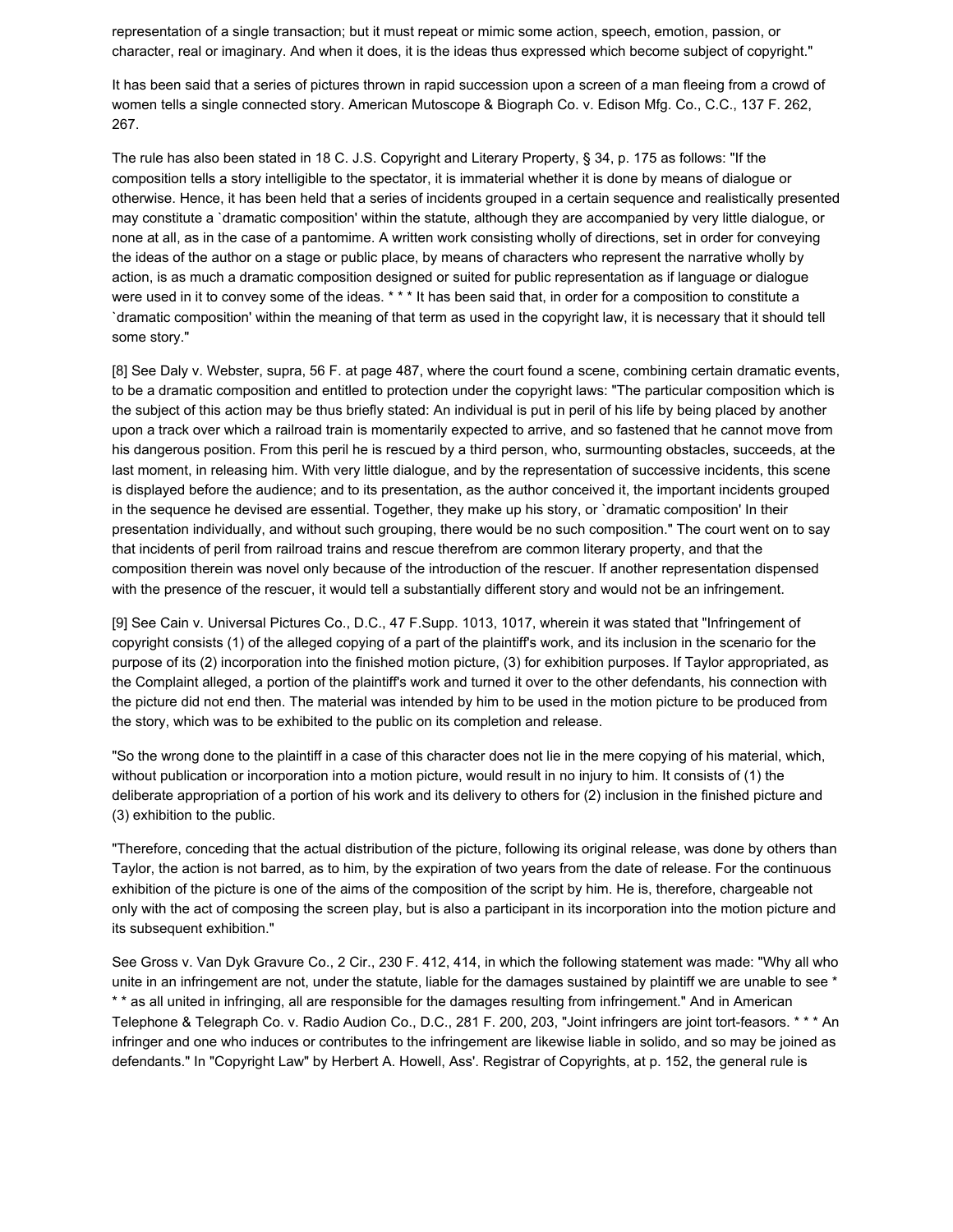stated: "While tort feasors are jointly and severally liable for the *damages* sustained by the plaintiff, they may not be severally liable for any *profits* in which they did not share." (Emphasis ours.)

[10] The testimony of the producer, Yarbrough, is as follows:

"Q. Now, were you aware of the fact, Mr. Yarbrough, that this magician's coat sequence had, in substance, been used in a previous motion picture? A. I was told by Mr. Bruckman that material of this nature had been used two or three times, over a period of years, previously.

"Q. Did he tell you in what pictures? A. He told me that in some Columbia picture that he had been associated with they had done something along that line and that some years back Lloyd had done something of that nature." Bruckman in answer to a question as to the source of his material said: "I told Mr. Yarbrough at the time that I had done this in a Columbia picture a couple of years ago, at which time it had been suggested by and patterned after a sequence we had done in the Harold Lloyd motion picture Movie Crazy, as I remember it."

[11] As summarized in 18 C.J.S. Copyright and Literary Property, § 117, p. 233, the rule is stated as follows: "Motion picture photoplays and motion pictures other than photoplays are made distinct and separate classes of copyrights, and the provisions relating to infringement are applicable thereto. Motion picture photoplays are dramatic works within the statute, and are within the meaning of the words 'any transcription or record thereof', giving the owner of a copyrighted drama the exclusive right to make transcriptions or records for exhibition. They may be infringed by the multiplication or sale of copies, or by unlicensed exhibition, or by another motion picture making use of parallel situations."

And in Ball on the Law of Copyright, p. 411, it is also stated that "A motion-picture photoplay is a `dramatic work' within the meaning of section 1(d) \* \* \*. However, motion pictures other than photoplays, not being embraced within the term `dramatic work' as that term is used in section 1(d), cannot be protected by copyright under subdivision (d) of section 1. \* \* \* Motion-picture photoplays are entitled to protection under section 1(d) and, after being copyrighted, their unauthorized performance is an infringement of the performing rights given to dramatic works, even though they are original photoplays and not founded upon a prior copyrighted novel or dramatic composition." See Howell, The Copyright Law, p. 23.

[12] In Mishawaka Rubber & Woolen Mfg. Co. v. S. S. Kresge Co., 316 U.S. 203, 208, 62 S.Ct. 1022, 1025, 86 L.Ed. 1381, the court said: "If the petitioner suffered damages beyond the loss of profits the decree should provide for the assessment of such damages \* \* \*." And in Goodyear Tire & Rubber Co. v. Overman Cushion Tire Co., 6 Cir., 95 F. 2d 978, 983, a patent case, the court said: "The statute does not allow recovery of profits plus damages, but gives the patentee his choice or what is, in substance, the same, the profits plus any damages in excess thereof. \* \* \* Only in Dowagiac Mfg. Co. v. Deere & Webber Co., 8 Cir., 1922, 284 F. 331, were both profits and the lesser damages allowed." The court cites numerous cases to support its view. In Underwood Typewriter Co. v. E. C. Stearns & Co., 2 Cir., 227 F. 74, 82, the court says: "Indeed, the fact that no profits were made may make it less difficult to assess the damages, as the law does not permit a duplication in damages of what has been received in the shape of profits."

[13] In Riverside Heights Orange Growers' Ass'n v. Stebler, 9 Cir., 240 F. 703, 715, citing Root v. Railway Co., 105 U.S. 189, 26 L.Ed. 975, referring to the same section of the Revised Statutes, states that "`Under the act of Congress of 1870, he [the patentee] may recover damages in addition to the profits to be accounted for by the defendant; but, as the recovery is limited by the act to the actual damages, it is manifest that the recovery of damages and profits is not intended to be double, but that, when necessary, the damages are to supplement that loss of the complainant which the profits found to have been received are insufficient to compensate, subject to the power of the court as to their increase, as in case of verdicts.'

"That the additional damages are to compensate patentee only for such loss as he may have sustained in excess of the infringer's gains and profits is stated in clear and unambiguous terms in the opinion in Tilghman v. Proctor, 125 U. S. 136, 149, 8 S.Ct. 894, 901, (31 L.Ed. 664) \* \* \*.

"The foregoing requires a decree in favor of plaintiff for such sum as will fully compensate him for all losses occasioned by defendants' infringement (such losses exceeding the amount of defendants' profits)."